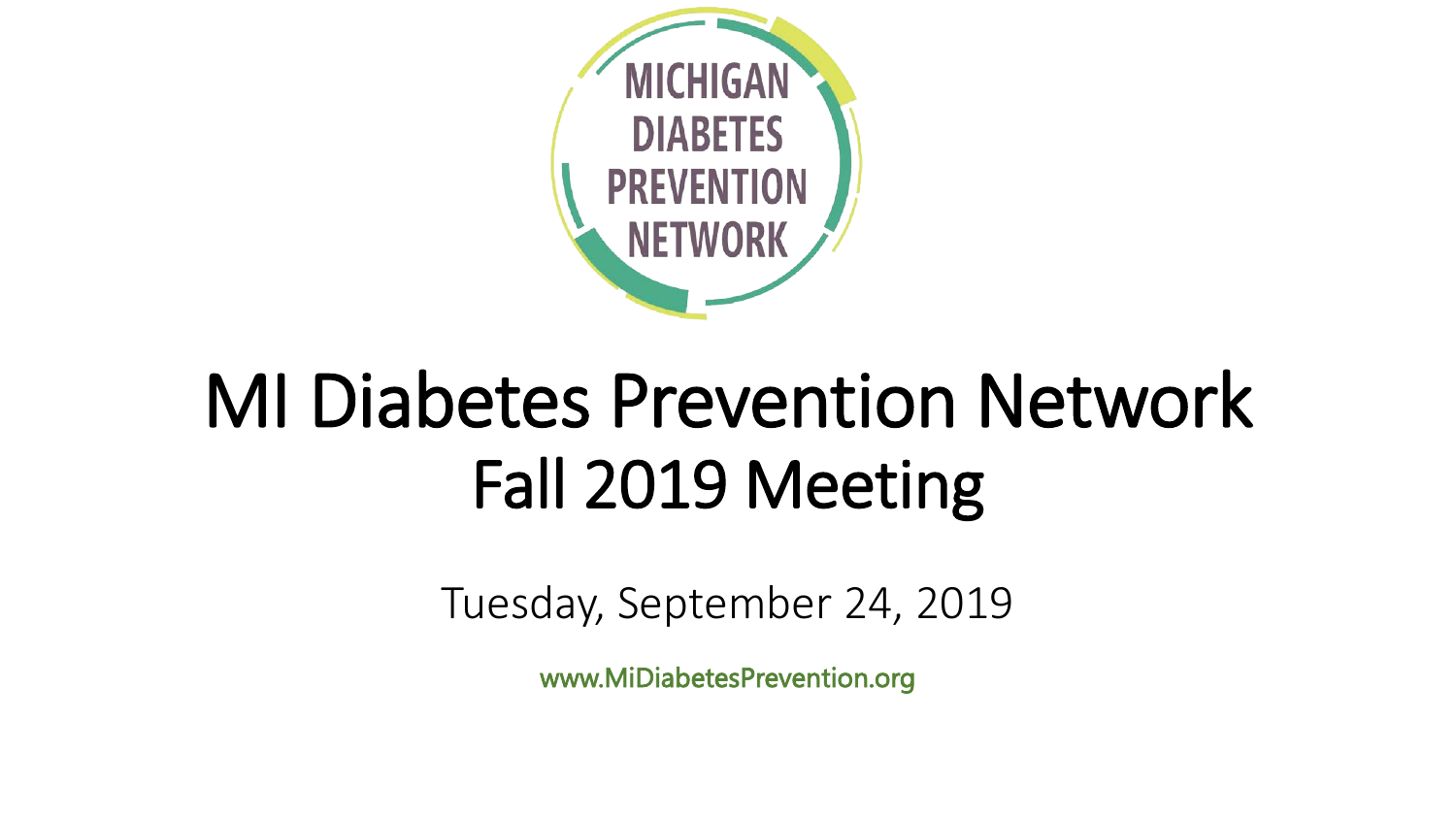

# Welcome and Overview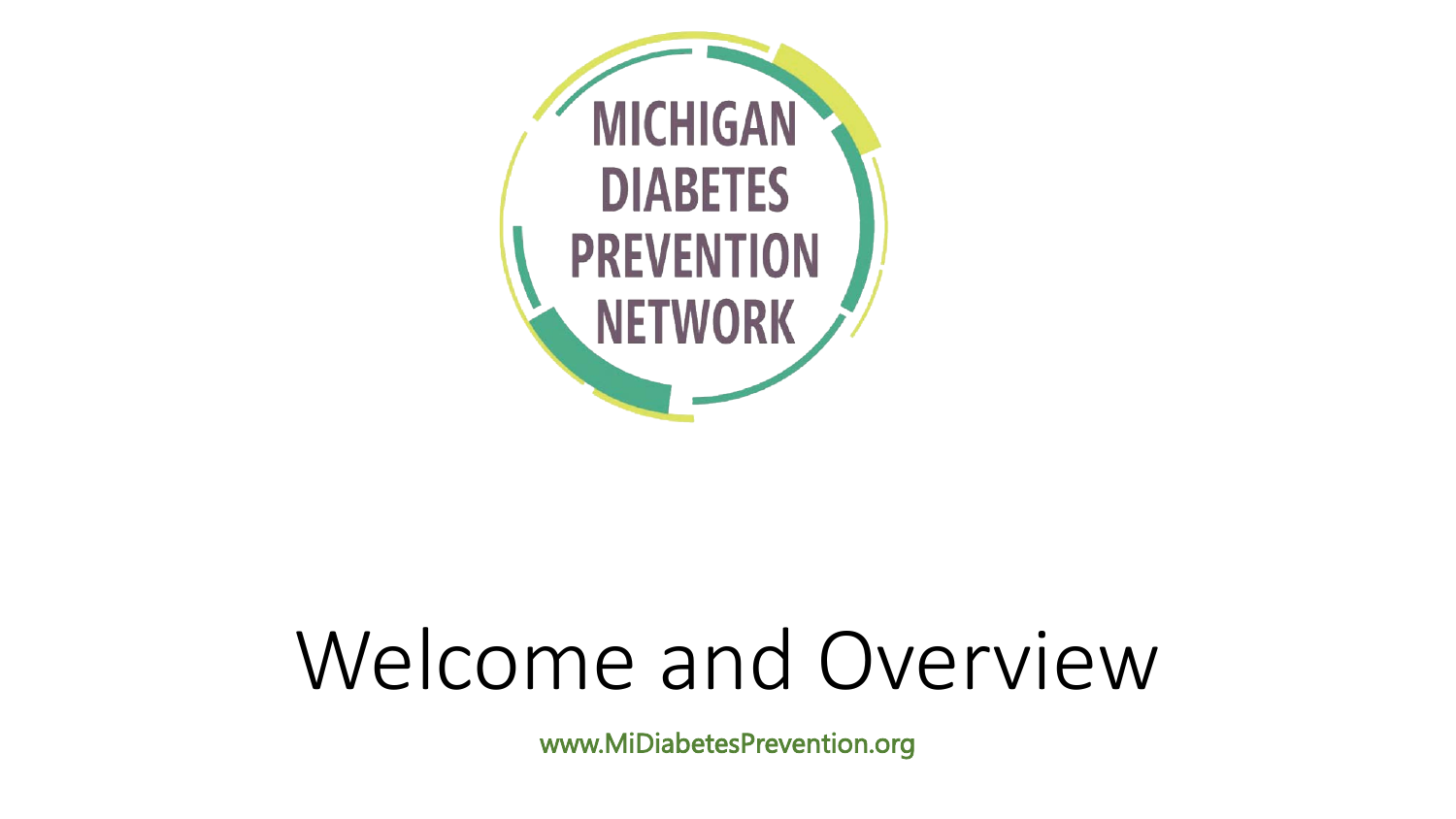

- Thank you for coming!
- New members
- Remote participants
- Coming soon: Meeting and action group meeting dates for 2020
- Brief MI Diabetes Prevention Network (DPN) background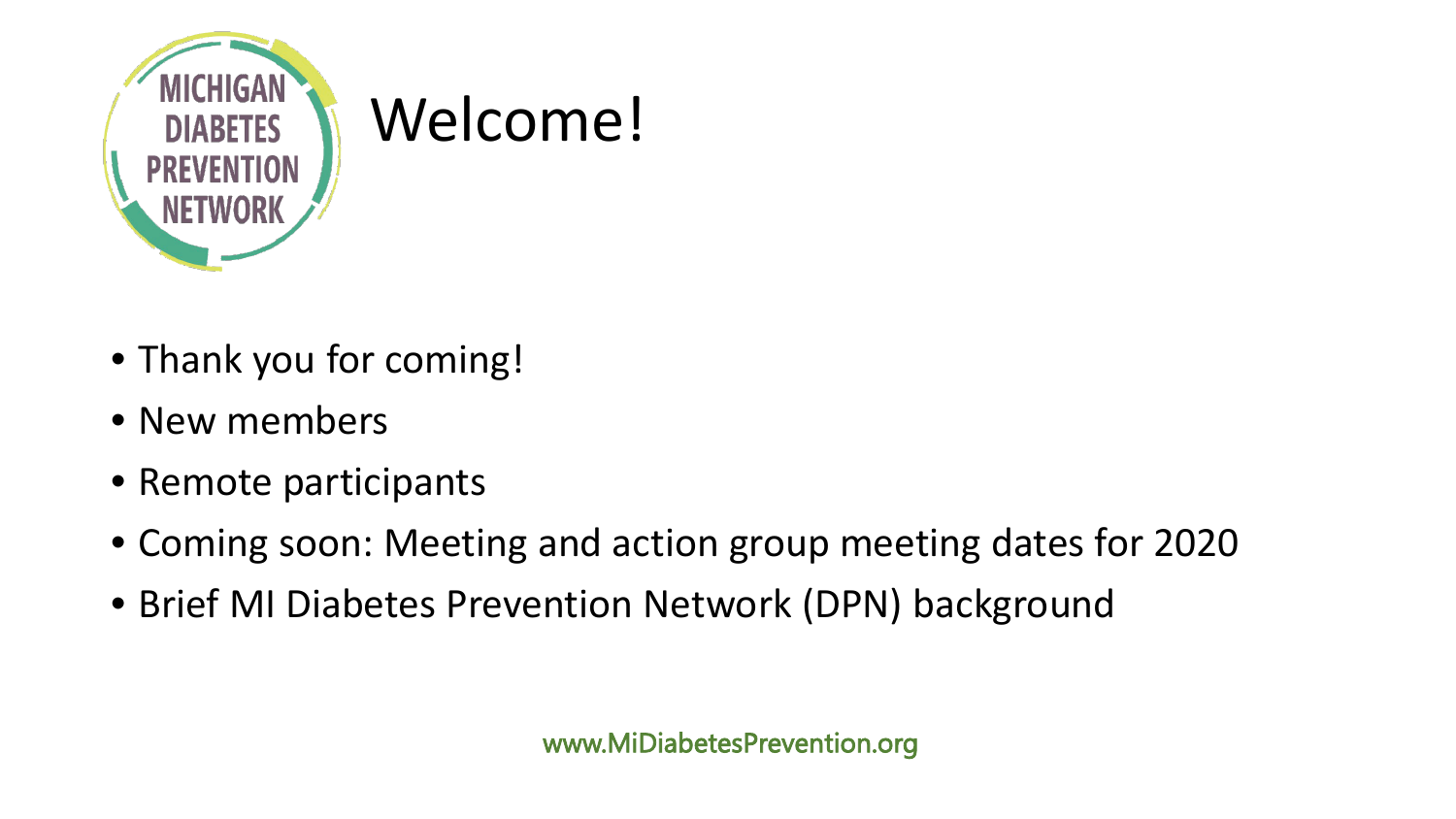

#### Housekeeping

- Restrooms
- Sign-in
- Join our DPN email list or workgroups!
- Evaluations and making this group better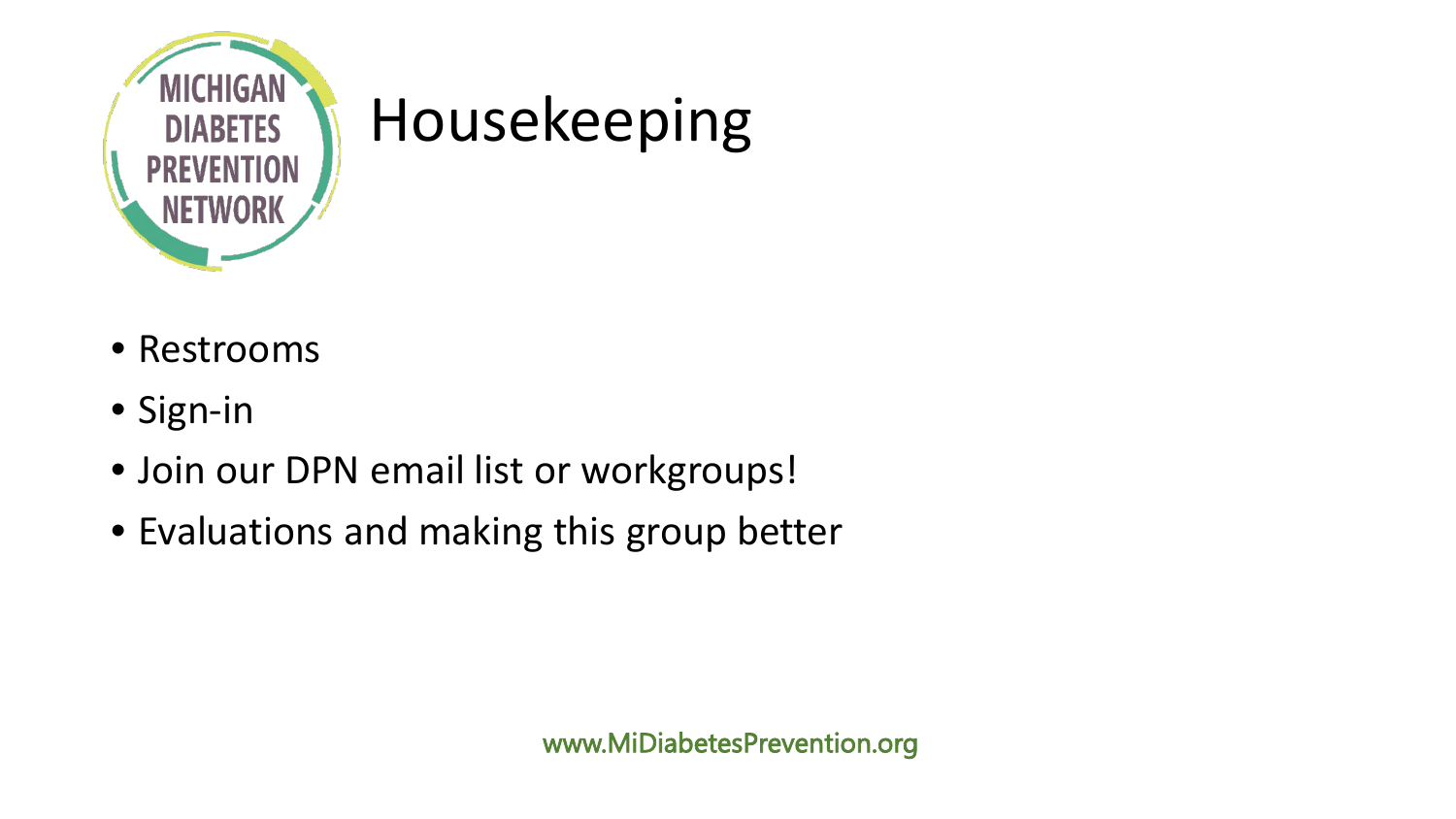

## What to Expect from the Meeting

- Agenda
- Discussions
- On the phone
- MI Diabetes Prevention Action Plan workgroups
- Action plan
	- Meet someone new
	- One next step
- What do you want to know/do today?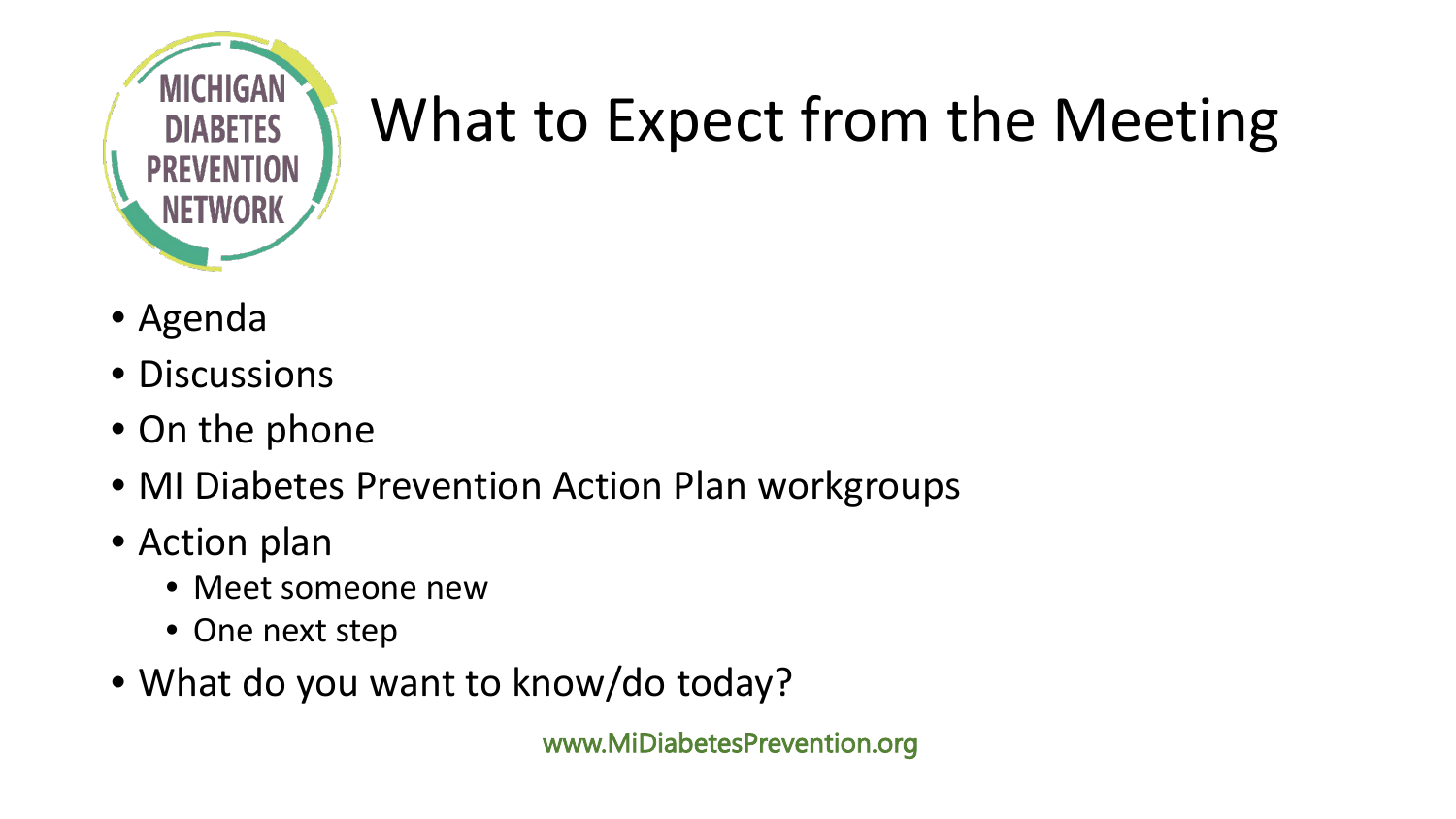

# **MI DPN fall meeting attendees will be able to:**

- Name at least **2** actions MDHHS is taking to prevent diabetes across MI
- Name **3** characteristics unique to the Arab American population
- Identify at least **1** action step they can take within 1 month related to preventing diabetes – either with DPP coverage/reimbursement or promoting prediabetes screen-test-refer
- Identify at least **1** new MI diabetes prevention contact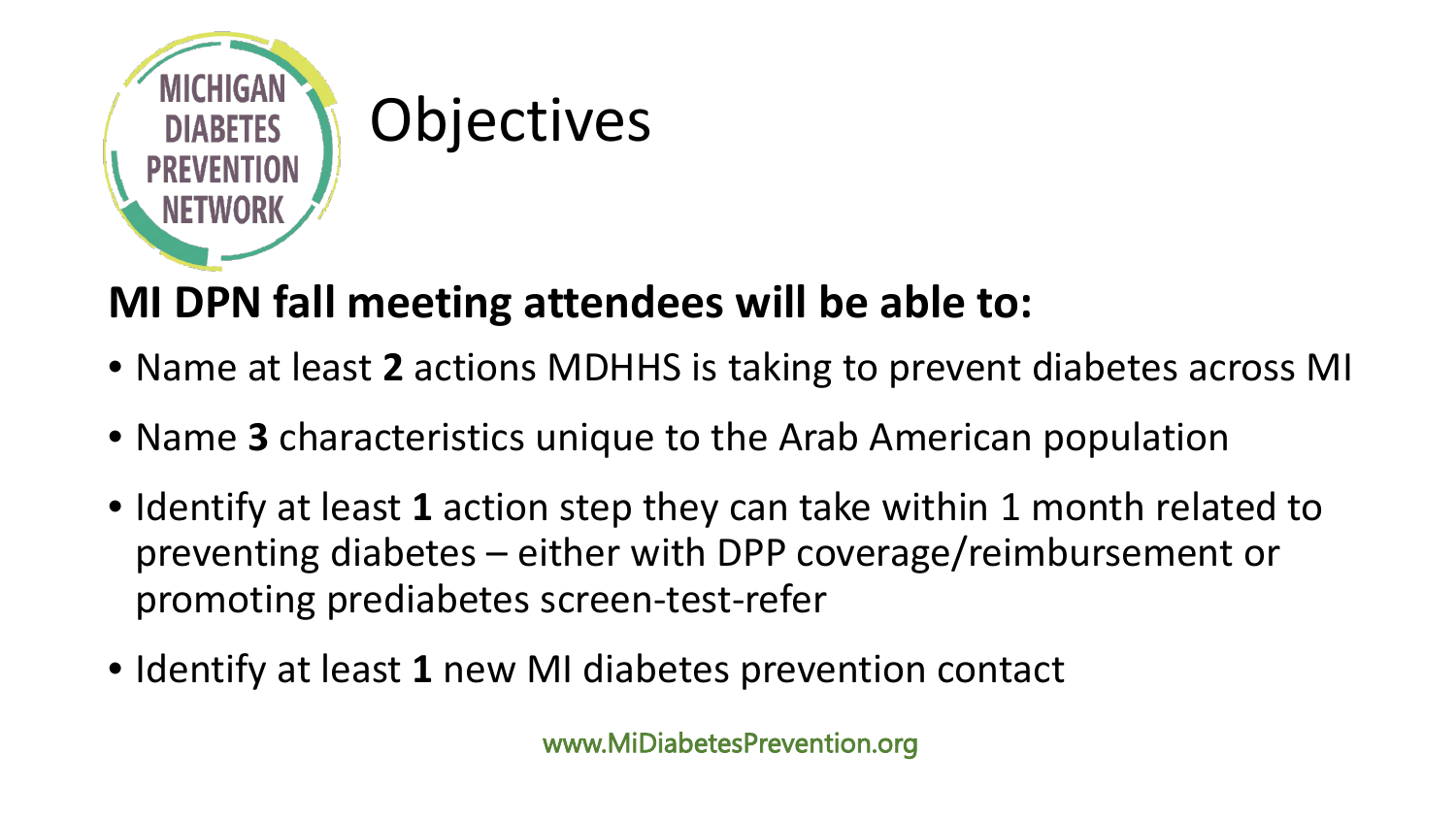

# MDHHS Diabetes Prevention Work Update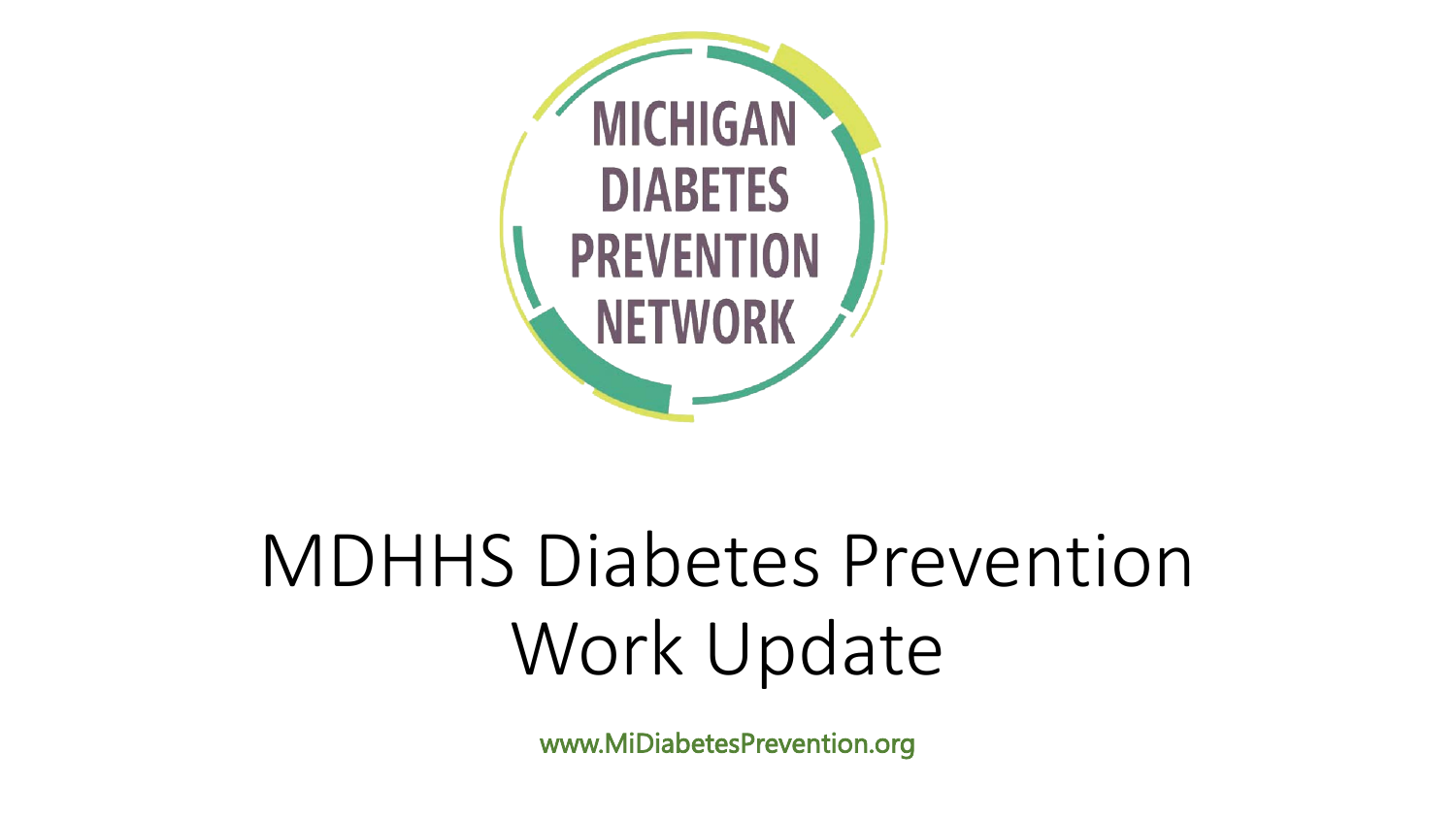

## MDHHS Diabetes Prevention Work Update

- New MDHHS staff roles
- MDHHS diabetes prevention work
	- Past year
	- Next year
- MI DPPs, 2015-now
- Your input matters!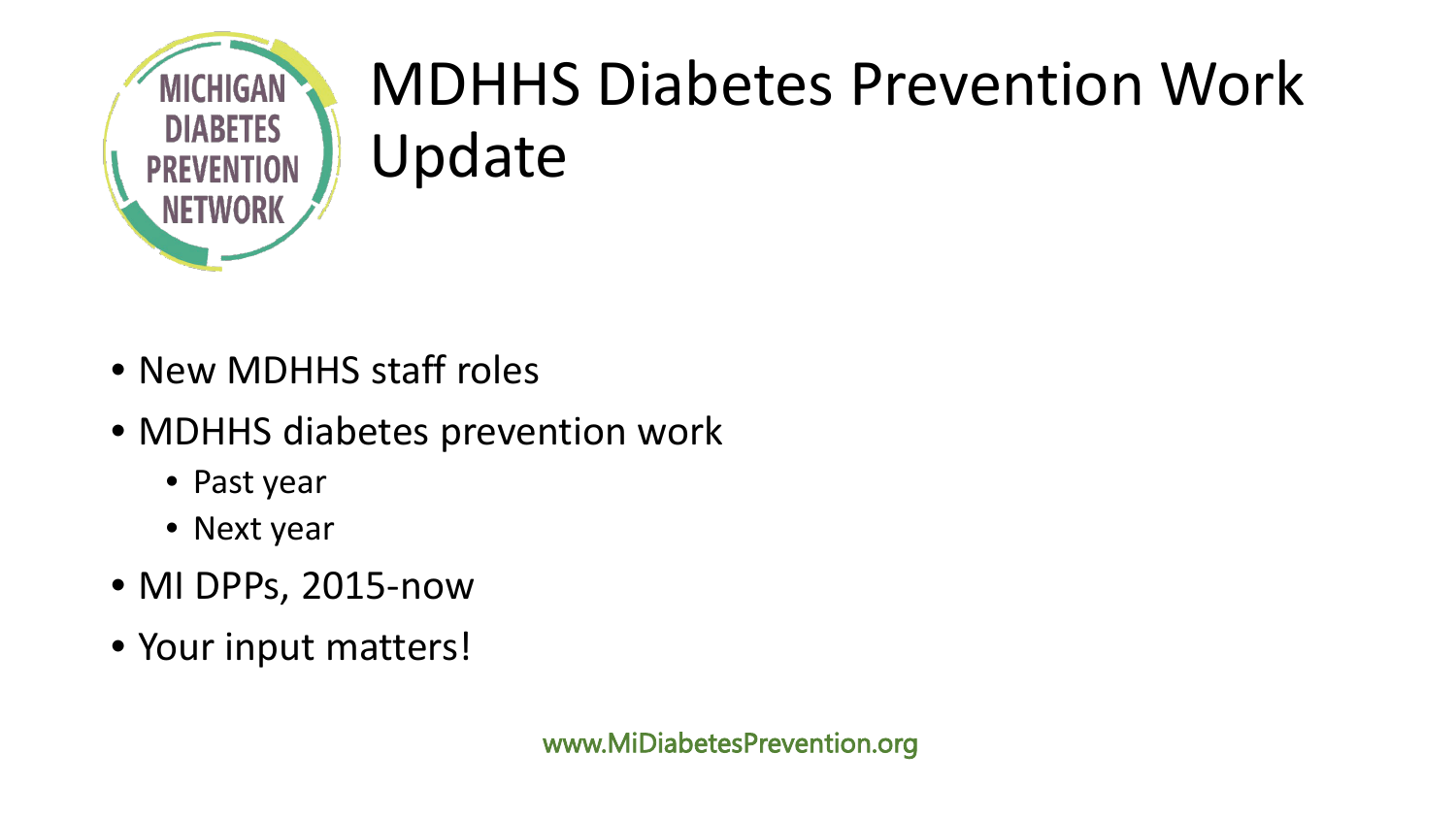

# New MDHHS Staff Roles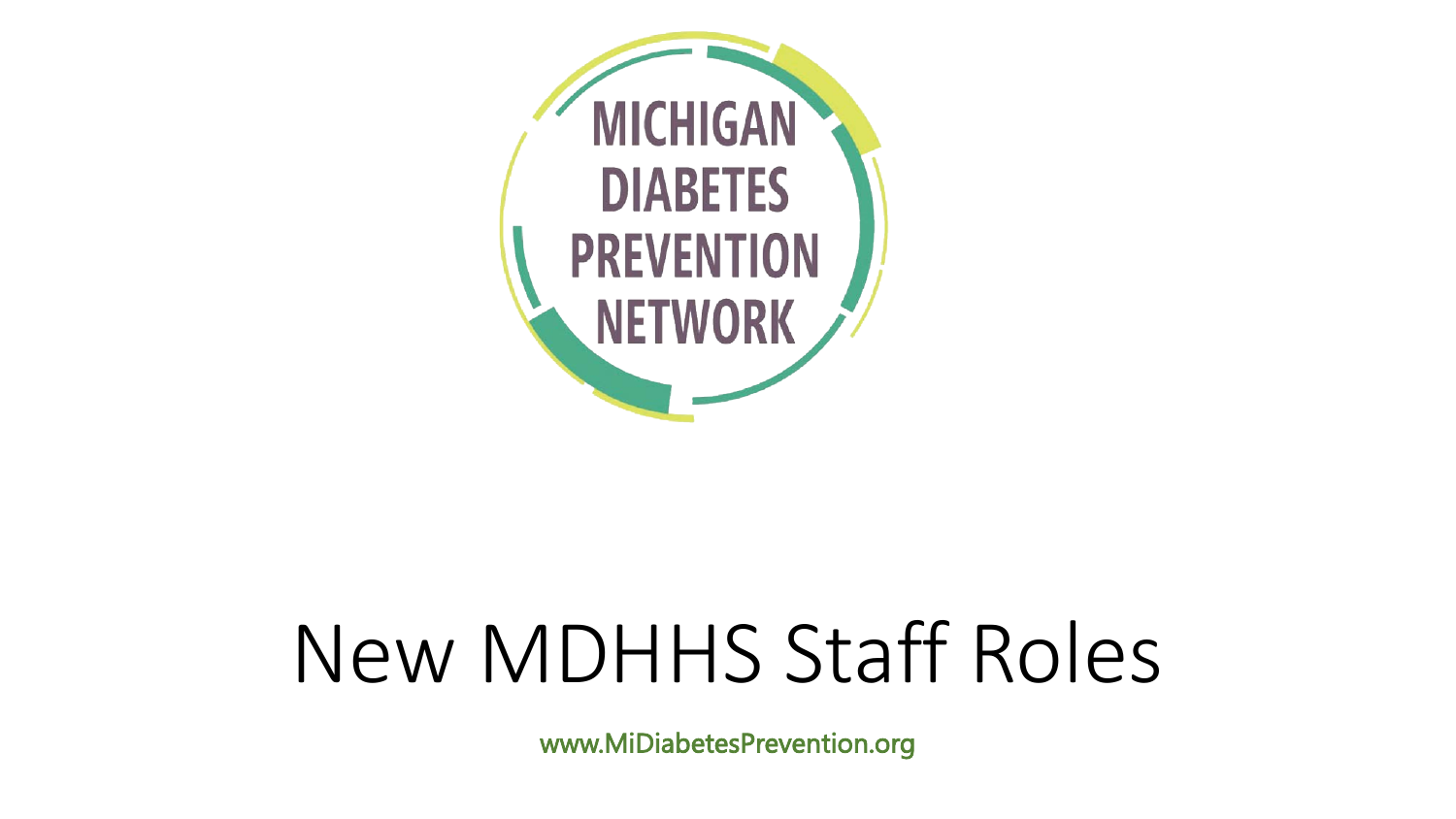

## New MDHHS Staff Roles 1

#### **Main Diabetes Prevention Staff**

- **Lauren Neely**  Manager, MDHHS Diabetes & Kidney Unit (DKU) (promoted fall 2018)
- **Tamah Gustafson**  Consultant, DKU
	- Lead, Diabetes Prevention Program
	- Co-lead, DPN
	- Lead, Action Plan workgroup on coverage and reimbursement
	- Lead, DPP pilots supported by MDHHS
	- Program manager for grant contracts including with: ACCESS, YMCA, NKFM, Some MIHIA work, MAHP
- **Adrienne Davenport** (started April 2019) Consultant, DKU
	- Co-lead, DPN
	- Lead, Action Plan workgroup on screen, test, refer
	- Program manager for grant contracts including with: MSMS, CHWs, Some MIHIA work, NMU, WSU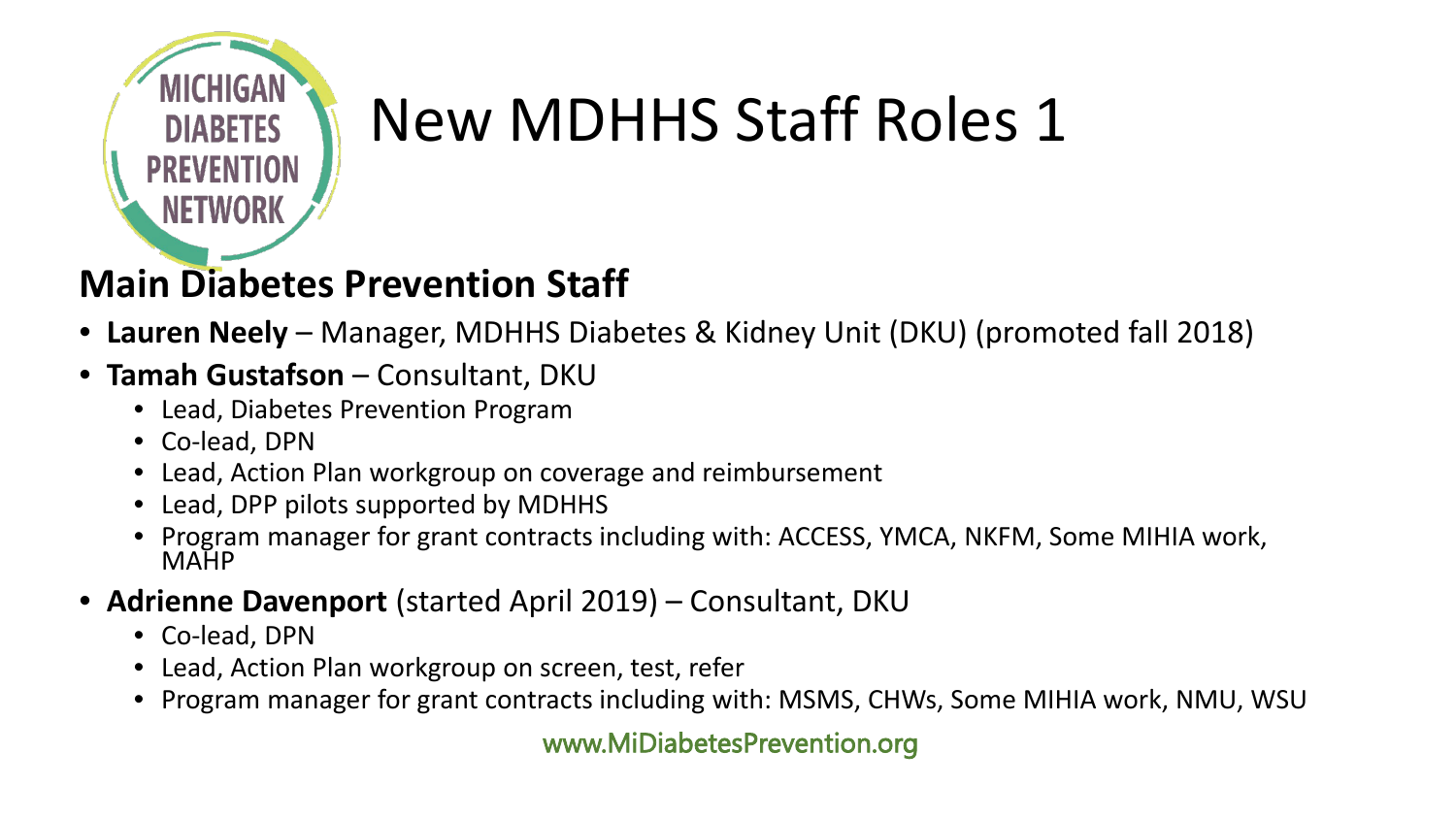

## New MDHHS Staff Roles 2

#### **Supporting/Partner DKU Staff – Just as important!**

- **Megan Goff** Administrative Support and Excellence
	- Support
	- Meeting invites
	- Emails
- **Kim Lombard**  Consultant, Diabetes Management
	- Lead, DSMES certification, quality improvement, support, coordinator meeting and updates
	- Liaison with MI Medicaid
	- Program manager for grant contracts, including with: NKFM, MPCA, GLHC, WSU
- **Anjanette Laurin** (started April 2019) Consultant, Diabetes Management
	- Program manager for grant contracts, including with: MPA, MPCA, NKFM, BETP, GLHC
- **Lynn Foucrier** (started February 2019) Overall DKU Evaluator and Results Mgmt.
	- CDC grant evaluation
	- Data requests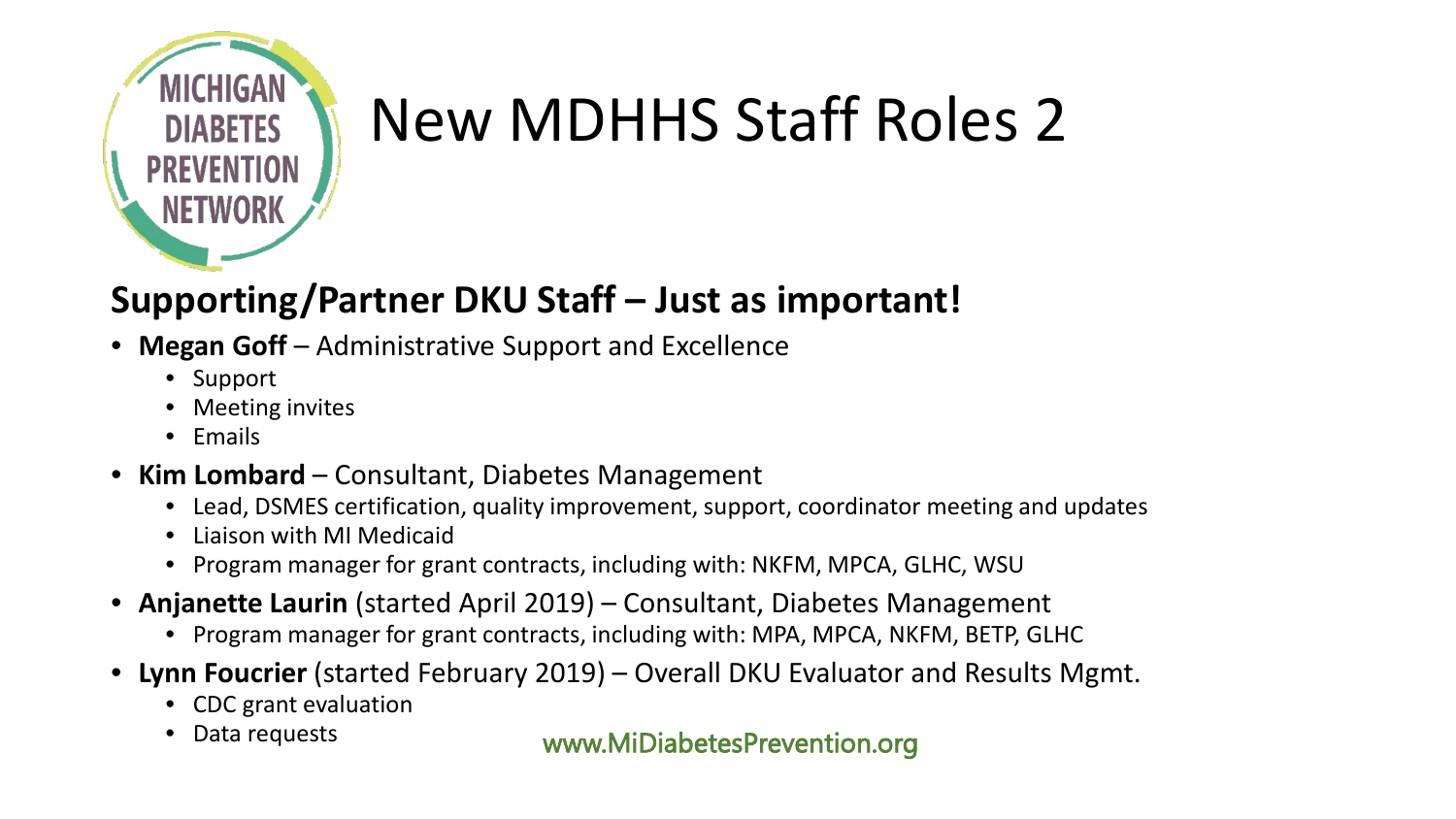

# What we've worked on the last year

A snapshot of some of the diabetes prevention work MDHHS did 2018-19, often with the help of partners/subcontractors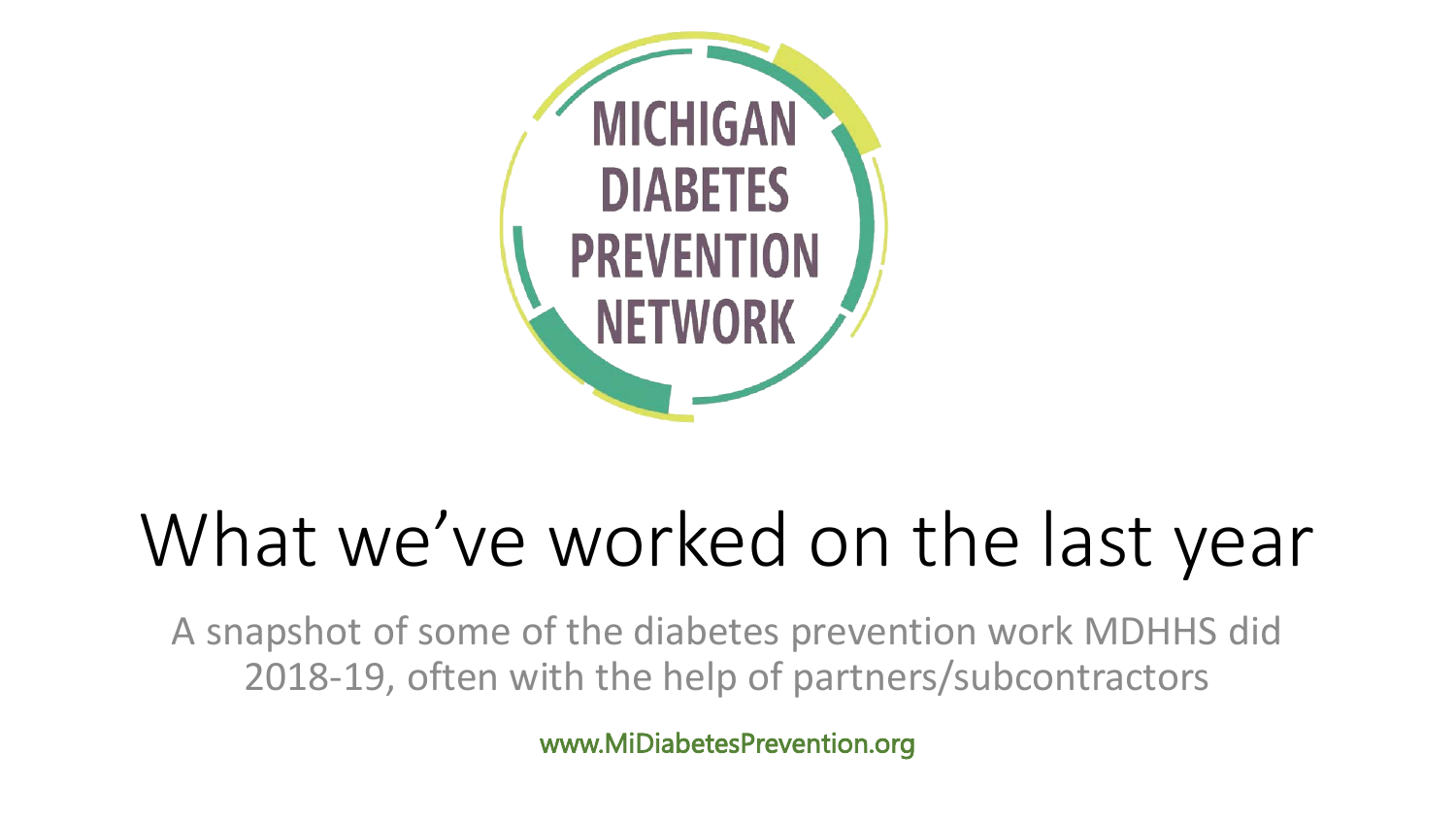

## Results from 2018-19, p.1

#### • **Hired 2 consultants to support grant work**

- Adrienne diabetes prevention
- Anjanette diabetes management

#### • **DPN**

- 3x meetings
- MI Diabetes Prevention Action Plan meetings, progress report
- DPP classes posted on [www.mihealthyprograms.org](http://www.mihealthyprograms.org/)
- Maintenance of [www.midiabetesprevention.org](http://www.midiabetesprevention.org/), [www.mihealthyprograms.org](http://www.mihealthyprograms.org/)
- 4 e-newsletters sent to network
- Worked w/ DPAC to get Nov. 2019 proclamation approved Diab Awareness Month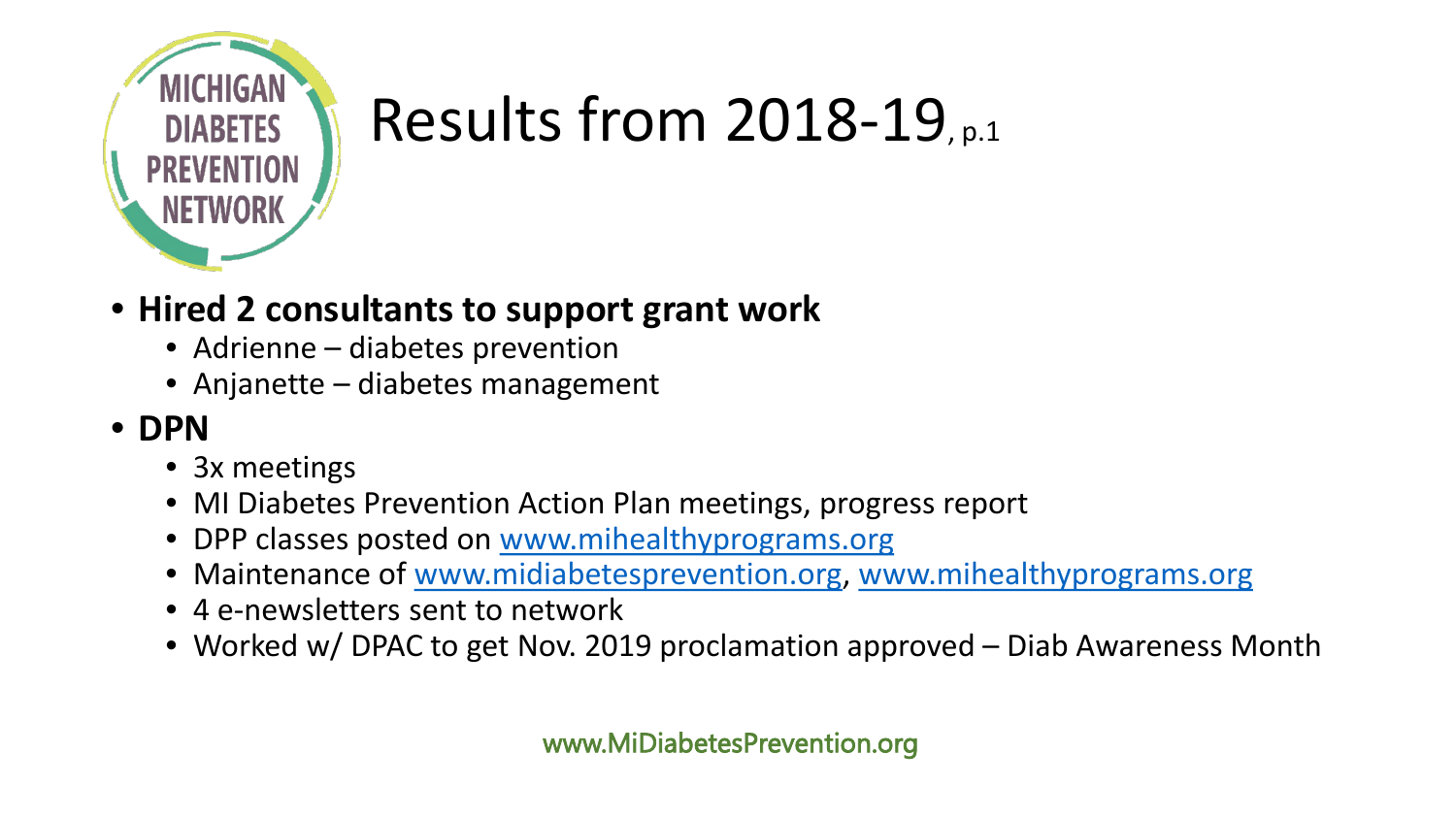

### Results from 2018-19, p.2

#### **Media campaigns**

- Diabetes management
	- Rural areas of northern lower peninsula
- Diabetes prevention
	- Southeast MI, especially Wayne County
	- Arab American focus in Dearborn/Wayne County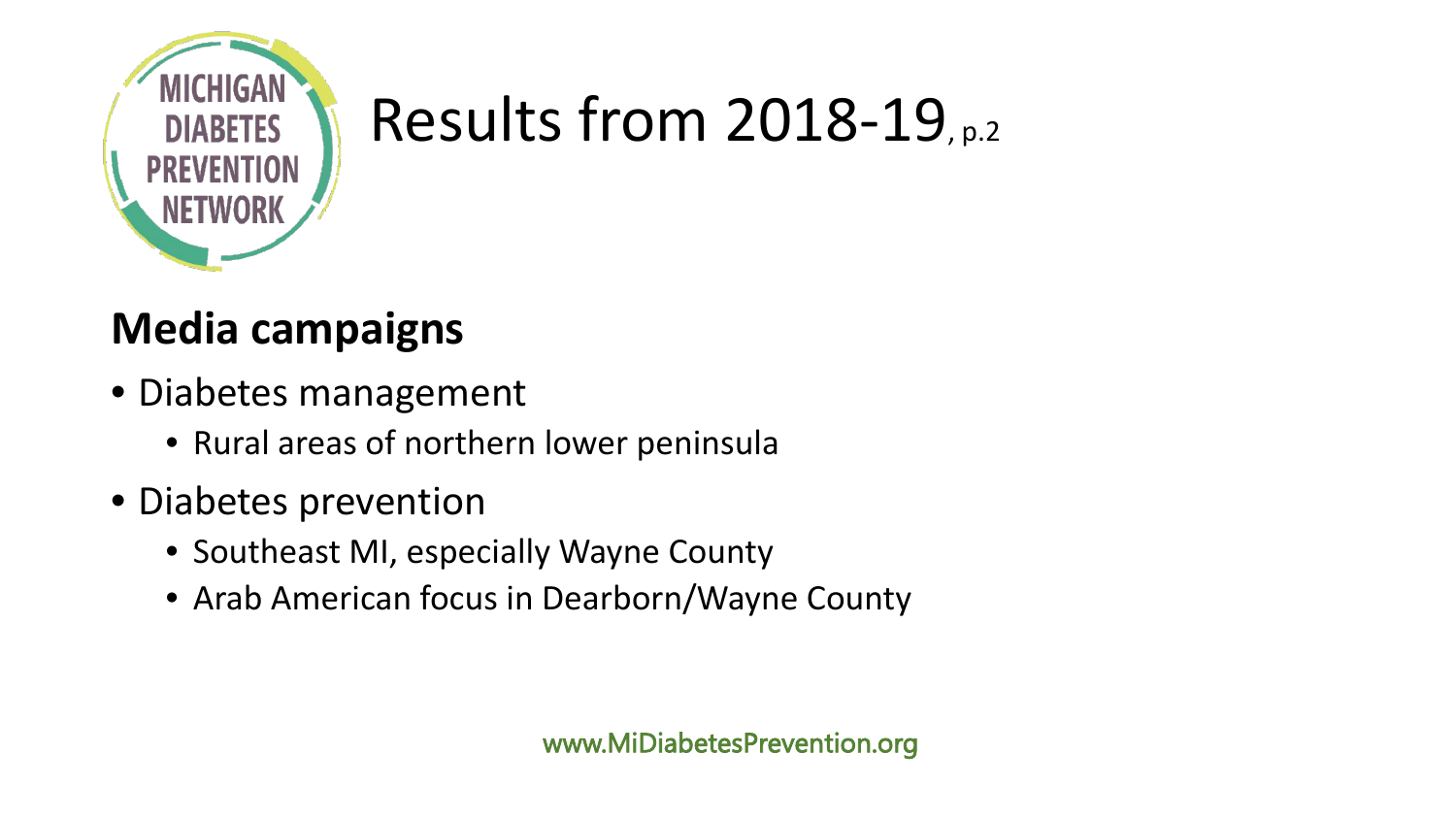

#### Results from 2018-19, p.3

#### **Media results!**

- Digital, transit, Google, social media
	- **Diabetes prevention:** Nearly **14.8 million**  impressions (2.7 million people in MI estimated to have prediabetes)
	- **Diabetes management**: Nearly **19.2 million** impressions across all outreach (870,000 diagnosed with diabetes in MI)





Michigan Department of Health  $\ddotsc$ and Human Services Sponsored - @

1 in 3 are at risk of developing Type 2 diabetes, but help is here. Enroll in the National Diabetes Prevention Program.



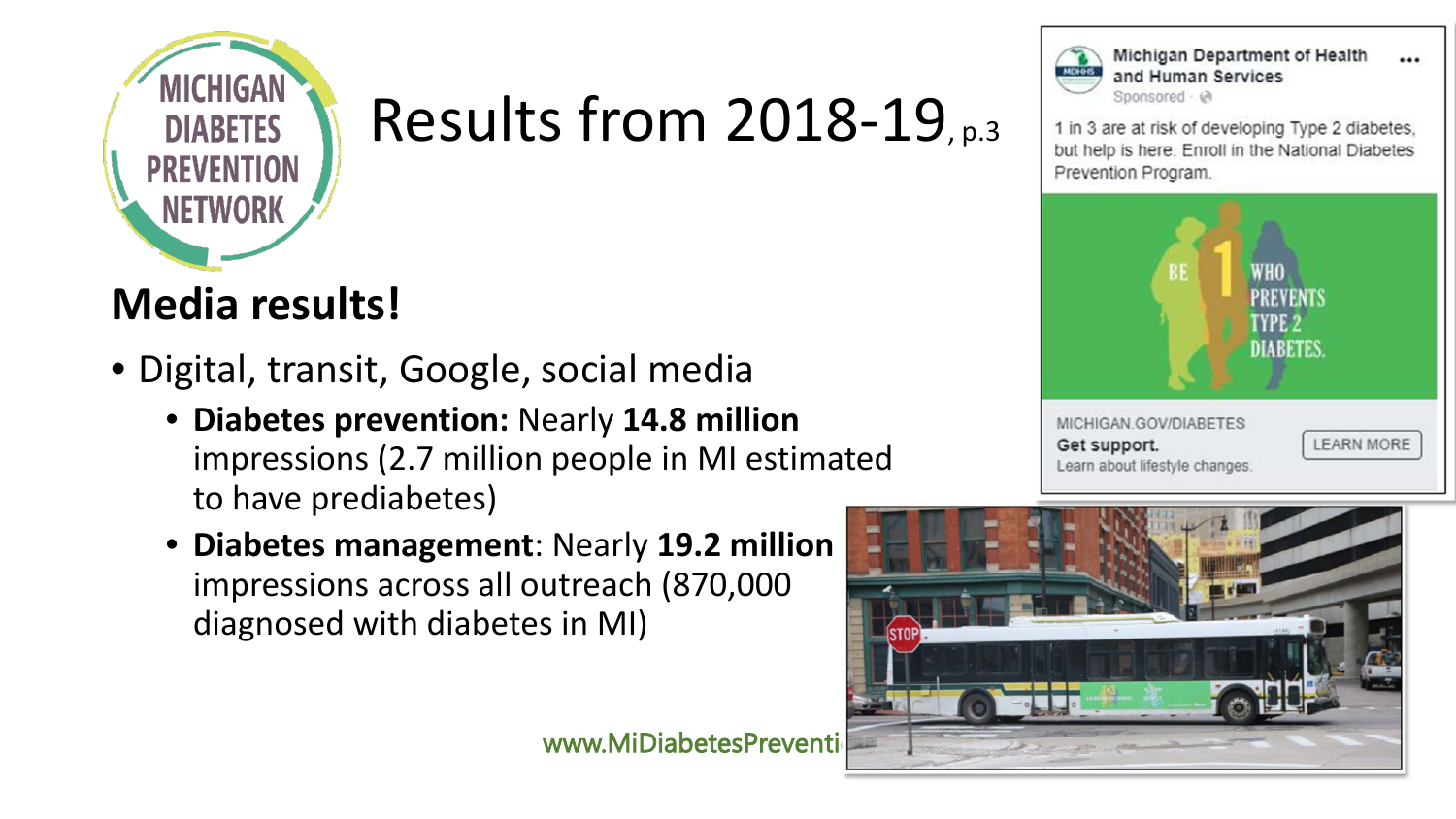

### Results from 2018-19, p.4 - 1

- **DPP** providers **mapped** 2015-2019
- **DPP relationships** and **referral-provider channels** strengthened and started
	- Several contractors, priority populations the focus
	- Electronic health information exchange system relationship started
	- Laid groundwork for Medicaid DPP pilots
	- Several DPP cohorts started
	- Set up pay for performance DPP model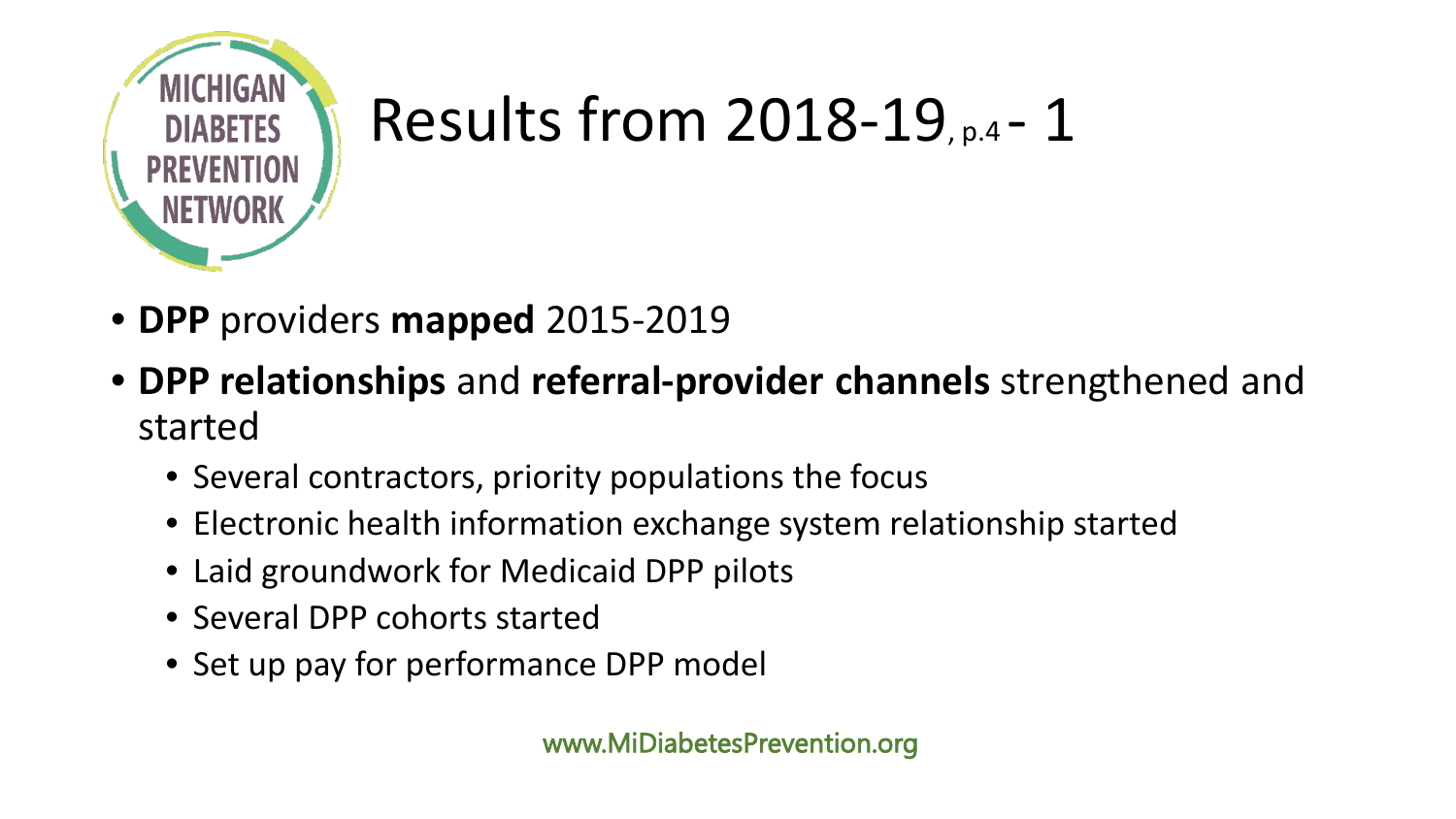

## Results from 2018-19, p.4 - 2

- **Lifestyle coach support**
	- 5 advanced lifestyle coach trainings
	- 3 Trainings on cultural competency, implicit bias
- 6+ **presentations/modules**
- 3+ **exhibit tables**
- 3+ **assessments/surveys**
- 3 modules in **Northern Michigan U's learning network** (1 pre-D, 2D)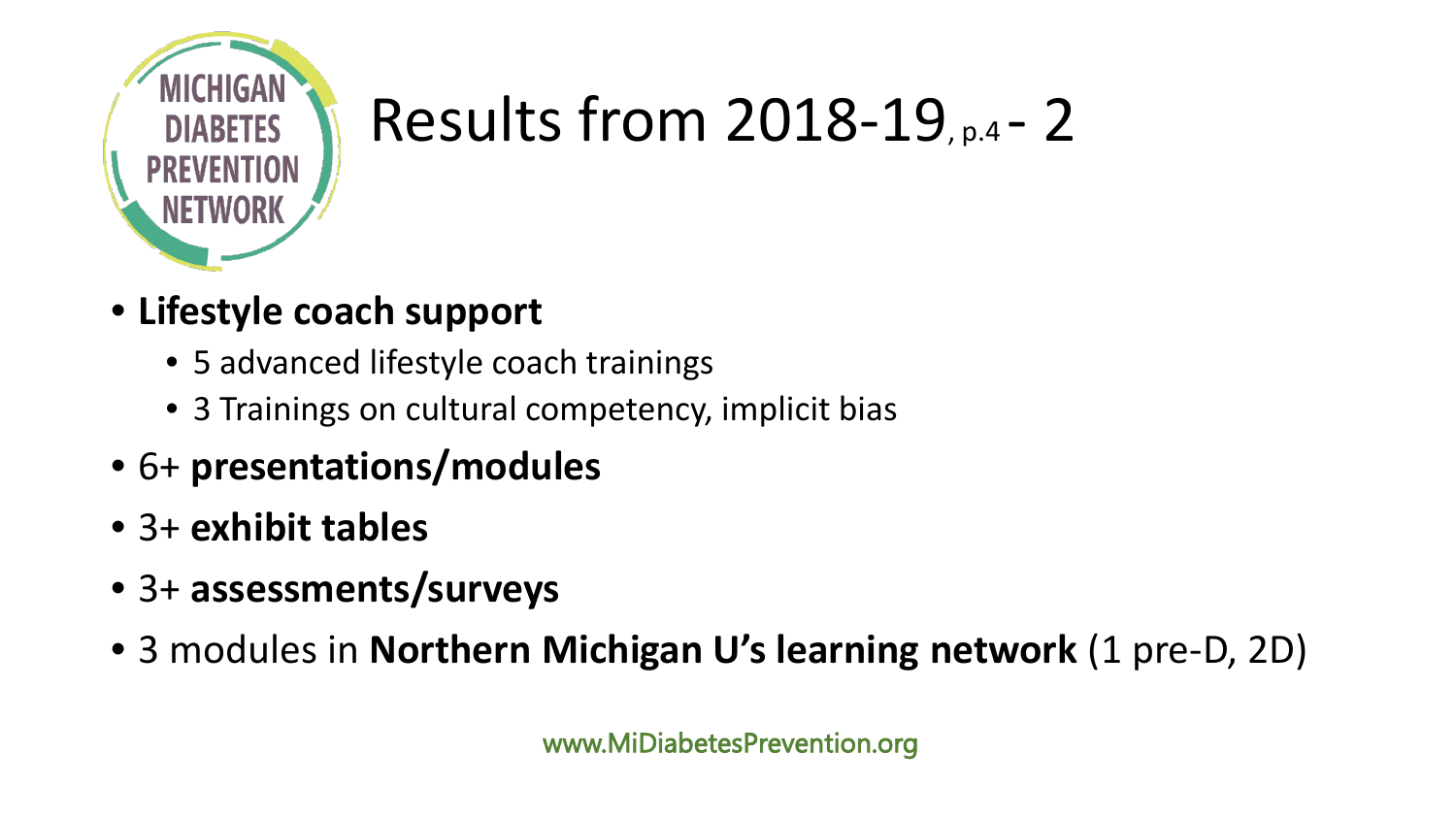

# What we'll work on in the next year and beyond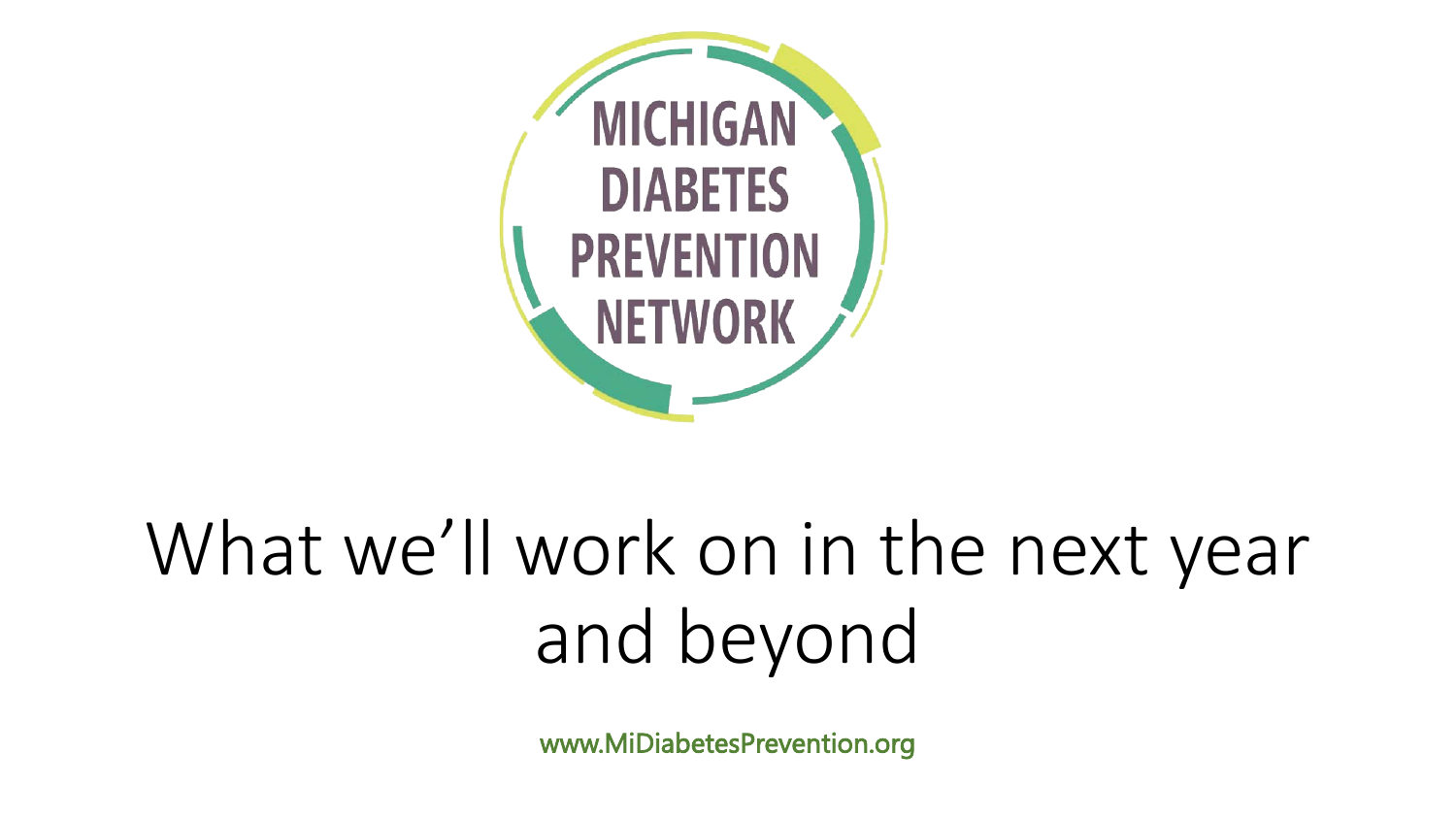

## Upcoming MDHHS Diabetes Prevention Work, p.1

- Presentations
- Exhibit tables
- Webinars/education modules
- Data collection and summary
- Advanced lifestyle coach trainings
- More media outreach (target underserved, priority groups)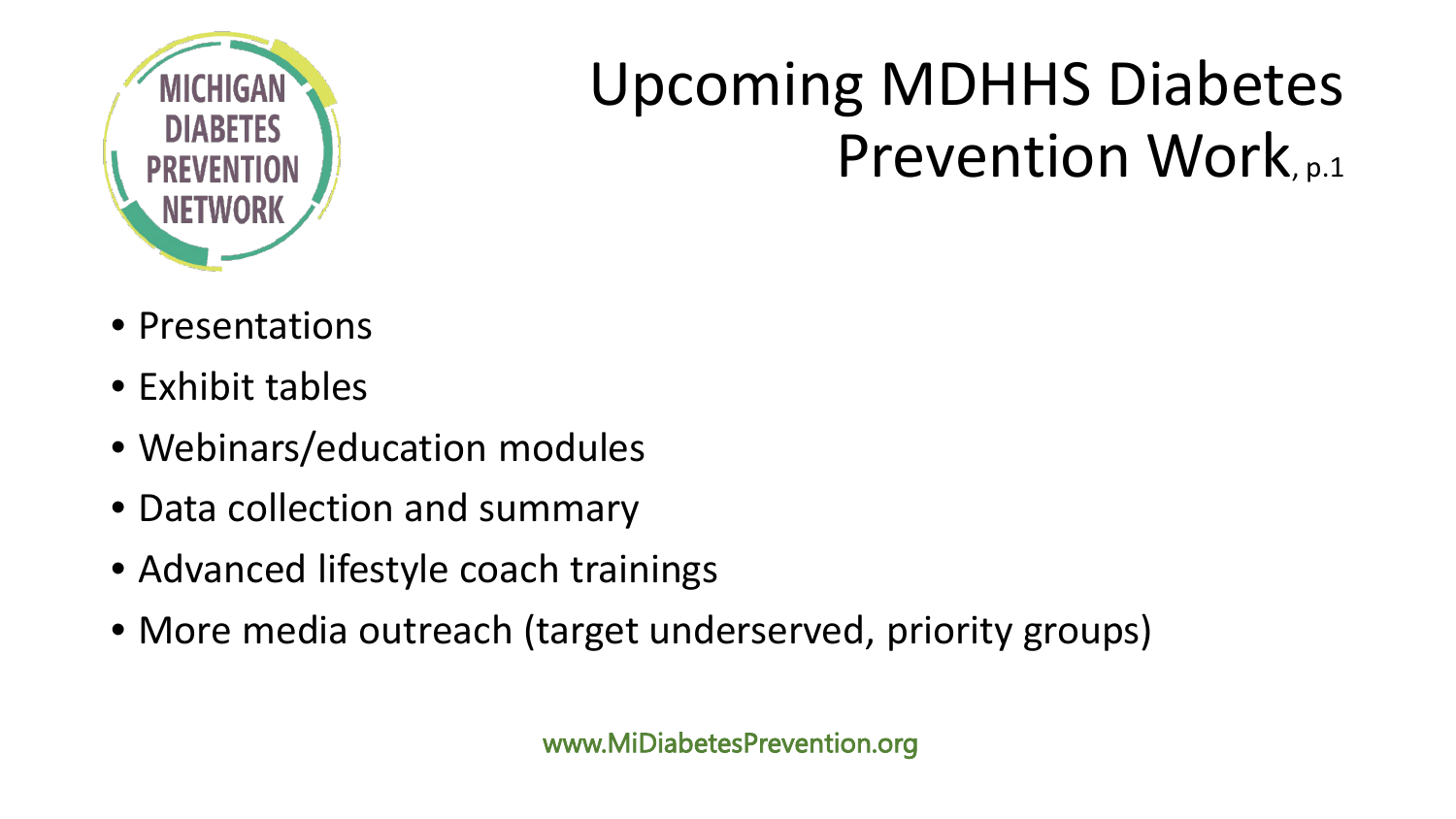

## Upcoming MDHHS Diabetes Prevention Work, p.2

- DPN
	- Looking to add at least one org. to incorporate Diabetes STAT/survey recos
	- Meetings
	- Calls
	- E-updates
	- Website
- Action Group
	- Calls every 2 months
	- Results updating
	- Next steps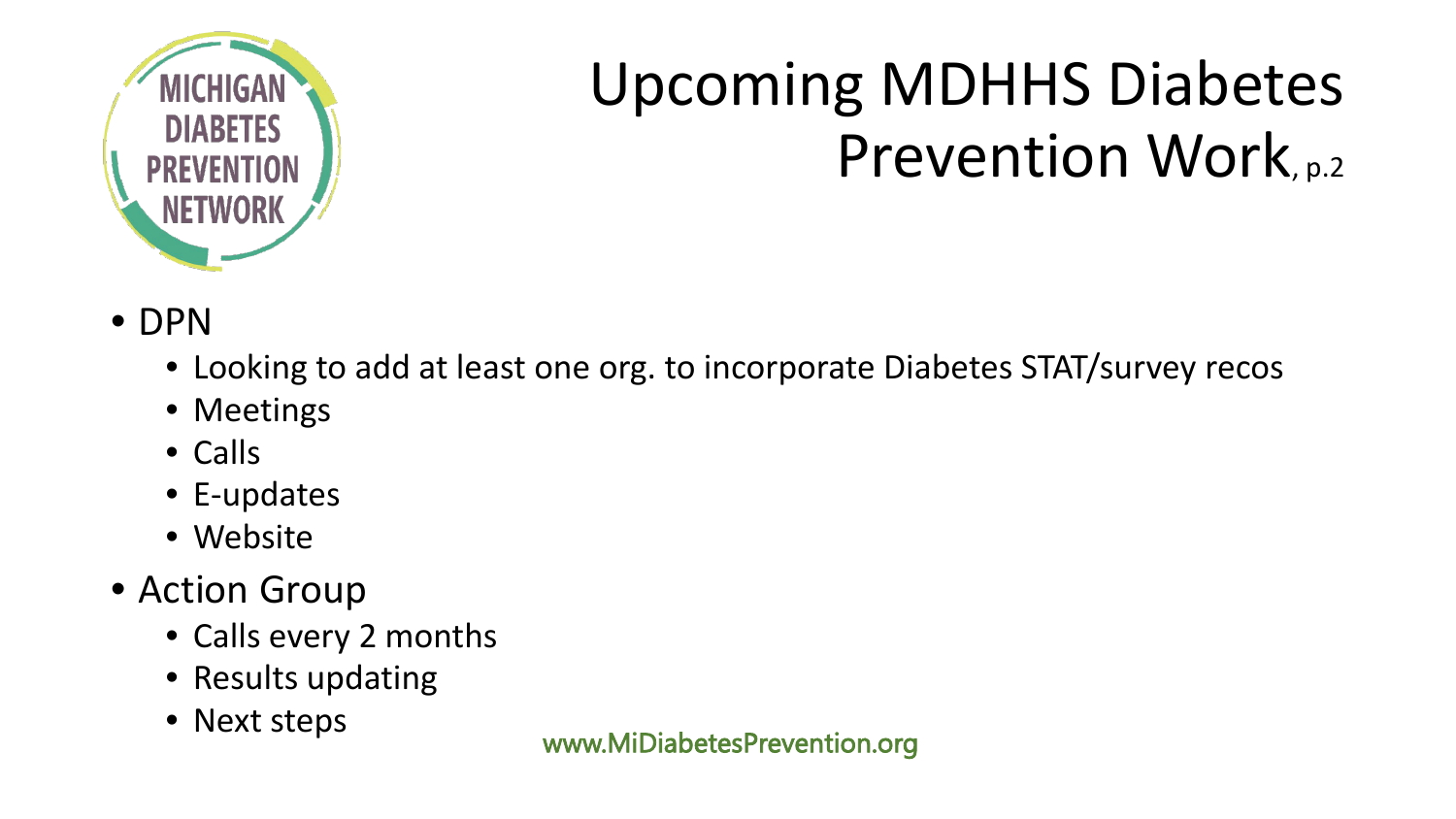

## Upcoming MDHHS Diabetes Prevention Work, p.3

- DPP expansion. We plan to support:
	- Electronic 2-way referral and feedback with DPP providers and referrals
	- Pilots
		- Priority population
		- Medicaid demonstration pilot
		- Pay for performance
	- Support priority population DPP cohorts
	- Encourage/support decisions toward Medicaid coverage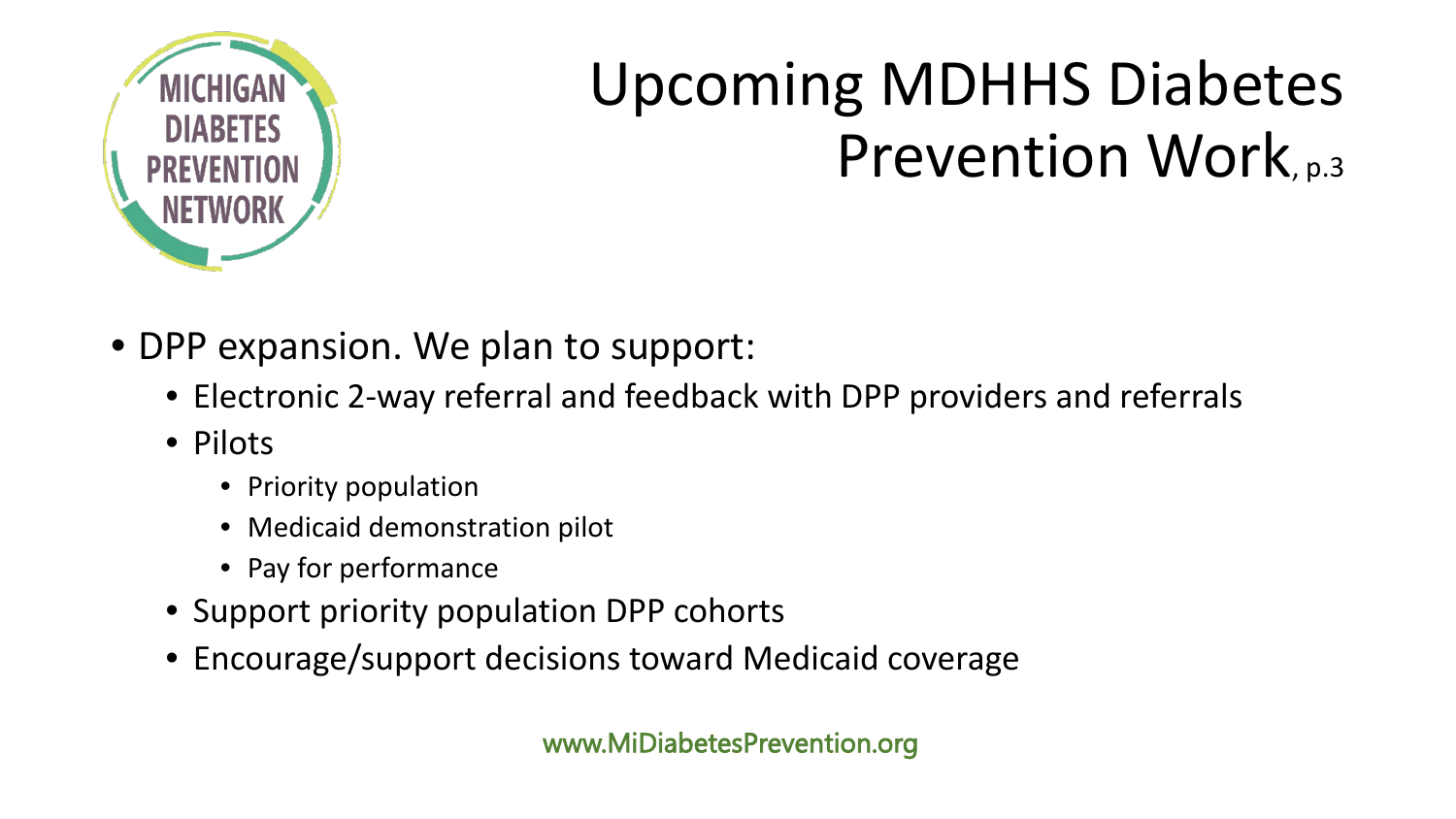

# Upcoming MDHHS Diabetes Support of: Prevention Work, p.4

- [www.MiHealthyPrograms.org](http://www.mihealthyprograms.org/)
- [www.MiDiabetesPrevention.org](http://www.midiabetesprevention.org/)

| <b>MICHIGAN</b>   |
|-------------------|
| <b>DIABETES</b>   |
| <b>PREVENTION</b> |
| NETWORK           |
|                   |

|                                                                                                                                                                      |                                                | Living Healthy in Michigan            |                                                                                                                                                                                                                           |                                    |  |
|----------------------------------------------------------------------------------------------------------------------------------------------------------------------|------------------------------------------------|---------------------------------------|---------------------------------------------------------------------------------------------------------------------------------------------------------------------------------------------------------------------------|------------------------------------|--|
|                                                                                                                                                                      |                                                | ersonal Action Toward<br>ealth (PATH) | What is the Diabetes Prevention Program (DPP)?                                                                                                                                                                            |                                    |  |
|                                                                                                                                                                      | nhanceFitness Physical<br>ctivity Program      |                                       | <b>Find a DPP Class in Michigan</b>                                                                                                                                                                                       |                                    |  |
| <b>is Prevention</b><br><b>Michigan Diabetes Prevention Network</b>                                                                                                  |                                                |                                       | The Diabetes Prevention Program (DPP) is a lifestyle change program that can help prevent or delay type 2<br>diabetes.                                                                                                    |                                    |  |
| DPP class<br>Home   Resources   Action Plan                                                                                                                          |                                                | ass Submission                        | For participants who achieve modest weight loss (5-7% of body weight, about 10-14 pounds for a 200 pound<br>person) and 150 minutes of physical activity a week, the program can help prevent or delay type 2 diabetes by |                                    |  |
| for Providers)<br>s Self-<br>ment Education<br><b>revention Network</b>                                                                                              |                                                |                                       | 58% for people with prediabetes (71% for people over 60 years old).<br>As part of a group, participants work with trained lifestyle coaches and other                                                                     | <b>Cut your</b><br>type 2 diabete: |  |
| on Network was created to support and engage partners in diabetes prevention and serve as a vehicle<br>to help you as you deliver your diabetes prevention programs. |                                                | Foundation                            | participants to learn skills to make lasting lifestyle changes.<br>risk in                                                                                                                                                |                                    |  |
| Health Institute Interactive Learning Center, 2436<br>864                                                                                                            | <b>Submit Your Class</b><br><b>Information</b> | tes and Links                         | Participants learn to eat healthy, increase physical activity, manage stress, stay<br>motivated, and solve problems that can get in the way of healthy habits. There are                                                  | A LF                               |  |
| oon to 3:00 pm. Register for the Network Meeting<br>ıts                                                                                                              |                                                |                                       | nearly 70 Diabetes Prevention Programs in Michigan!                                                                                                                                                                       |                                    |  |
| pm – DTTAC Advance™ Webinar<br>Dynamics and Challenges in the Lifestyle Change<br>$M_1 - L_2 - L_3$                                                                  |                                                |                                       | For the first six months, participants meet weekly for a total of 16 sessions. During the second 6 months,<br>participants will meet monthly.                                                                             |                                    |  |

**Michigan Diabetes Prevention Network** 

he Michigan Diabetes Prevention Network was created to support and engage par hare information and resources to help you as you deliver your diabetes preventio

#### etwork Meetings for 2019

Il meetings at Michigan Public Health Institute Interactive Learning Center, 2436 loodlake Circle, Okemos, MI 48864.

• September 24, 2019, 12 noon to 3:00 pm. Register for the Network Meeting

#### pcoming Trainings/Events eptember

· September 19, 1:00 - 2:30 pm - DTTAC Advance<sup>TM</sup> Webinar Groovin' Groups: Group Dynamics and Challenges in the Lifestyle Chan Program Sponsored by MiHIA

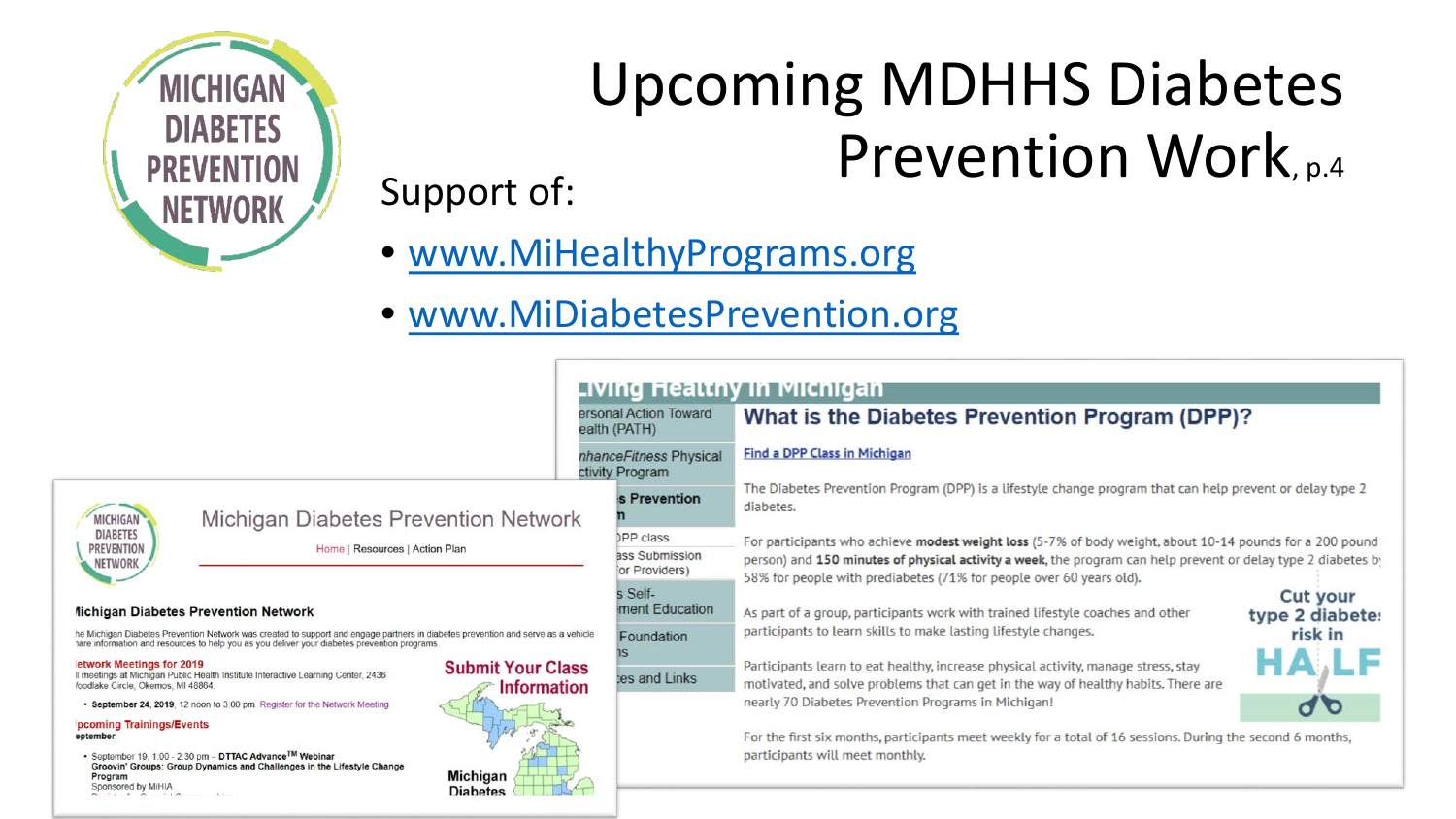

# Mapping Michigan DPPs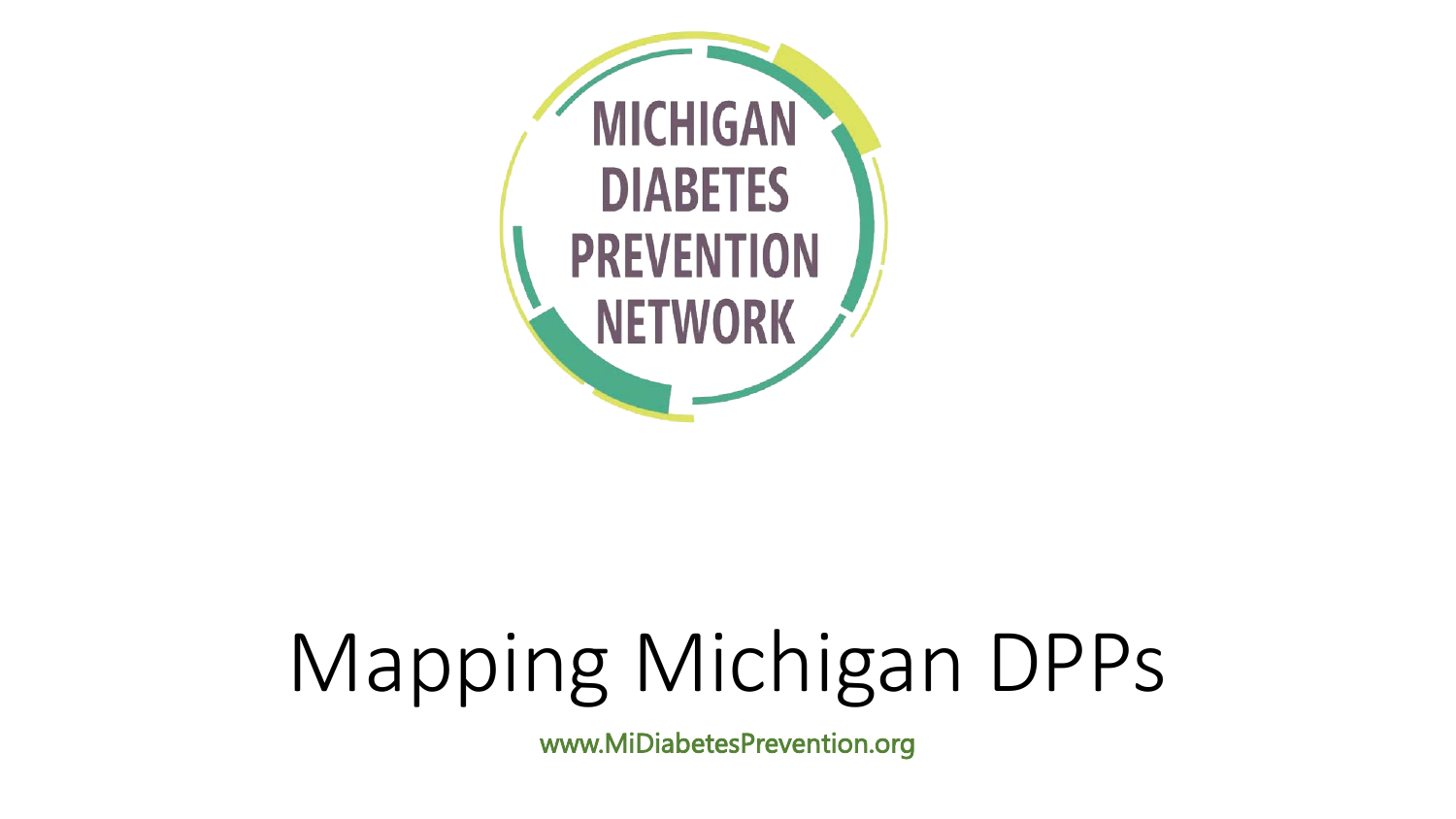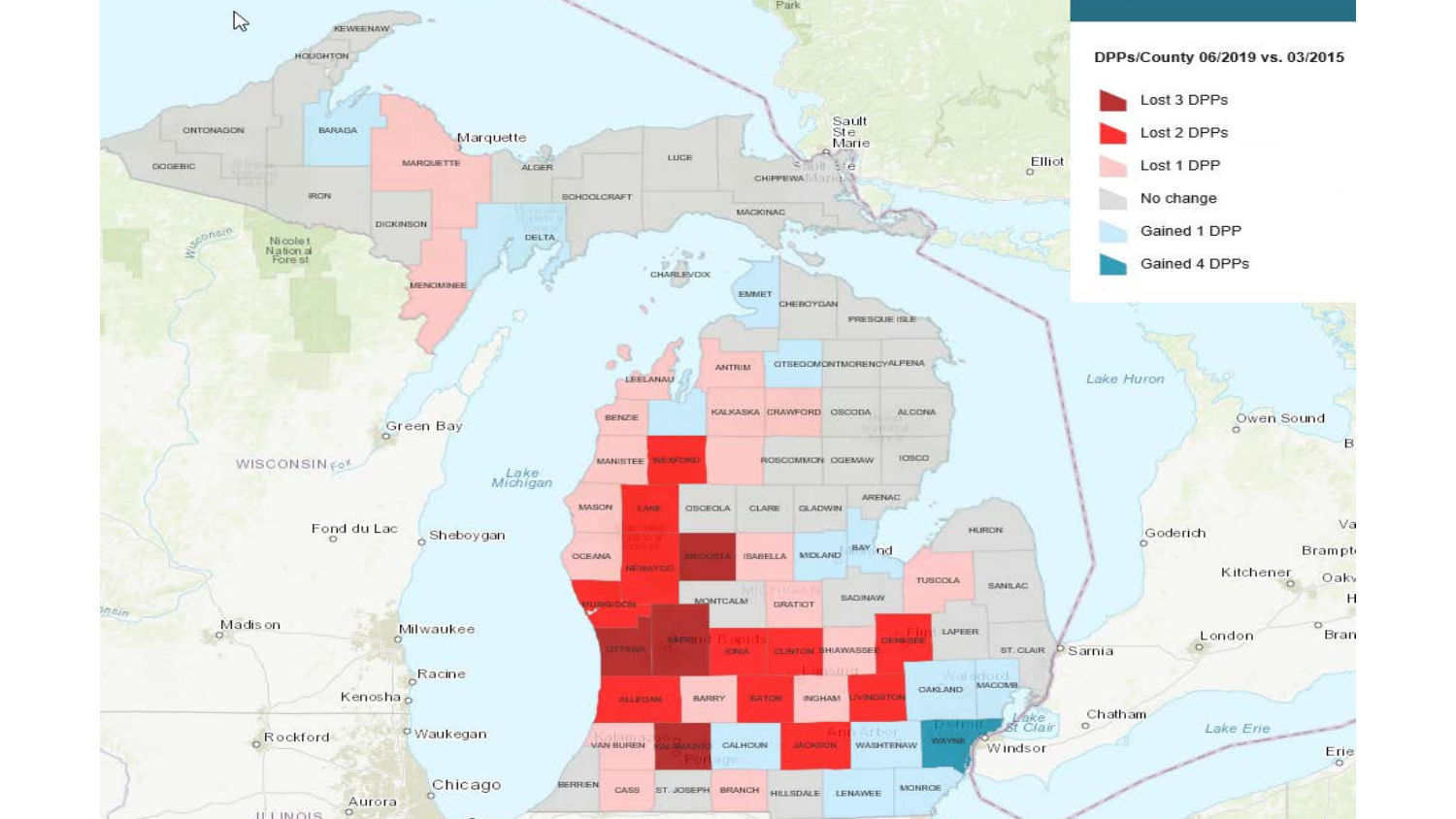

# Your input matters!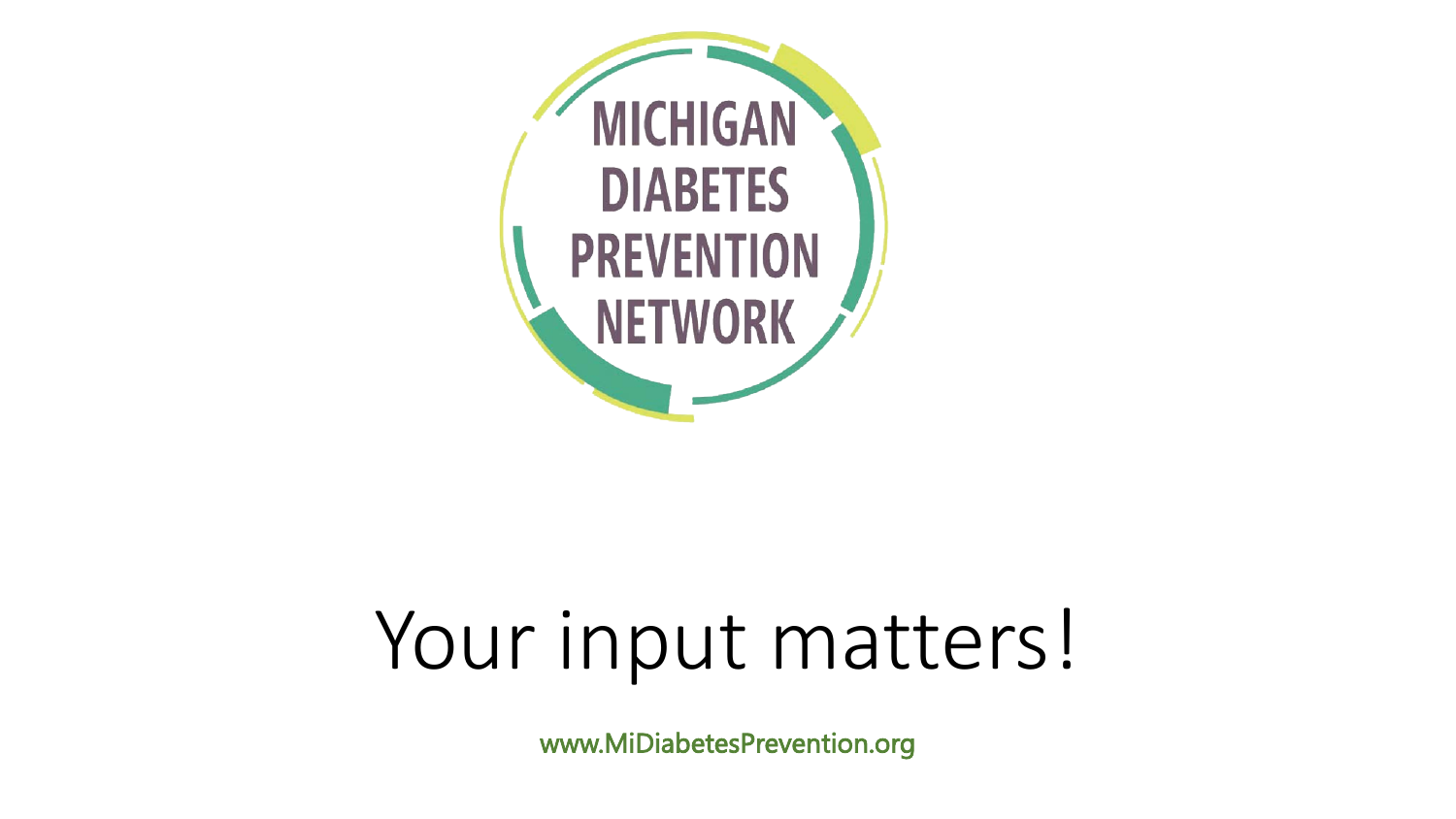

#### www.MiHealthyPrograms.org

Please add your DPP to [www.MiHealthyPrograms.org](http://www.mihealthyprograms.org/)

- Statewide listing of DPPs all in one place
- Note: DSMES classes also listed, but uses ADA and AADE site listings
- Site lists class session details for DPP, DSMES, EnhanceFitness, Arthritis Foundation Programs, other resources and links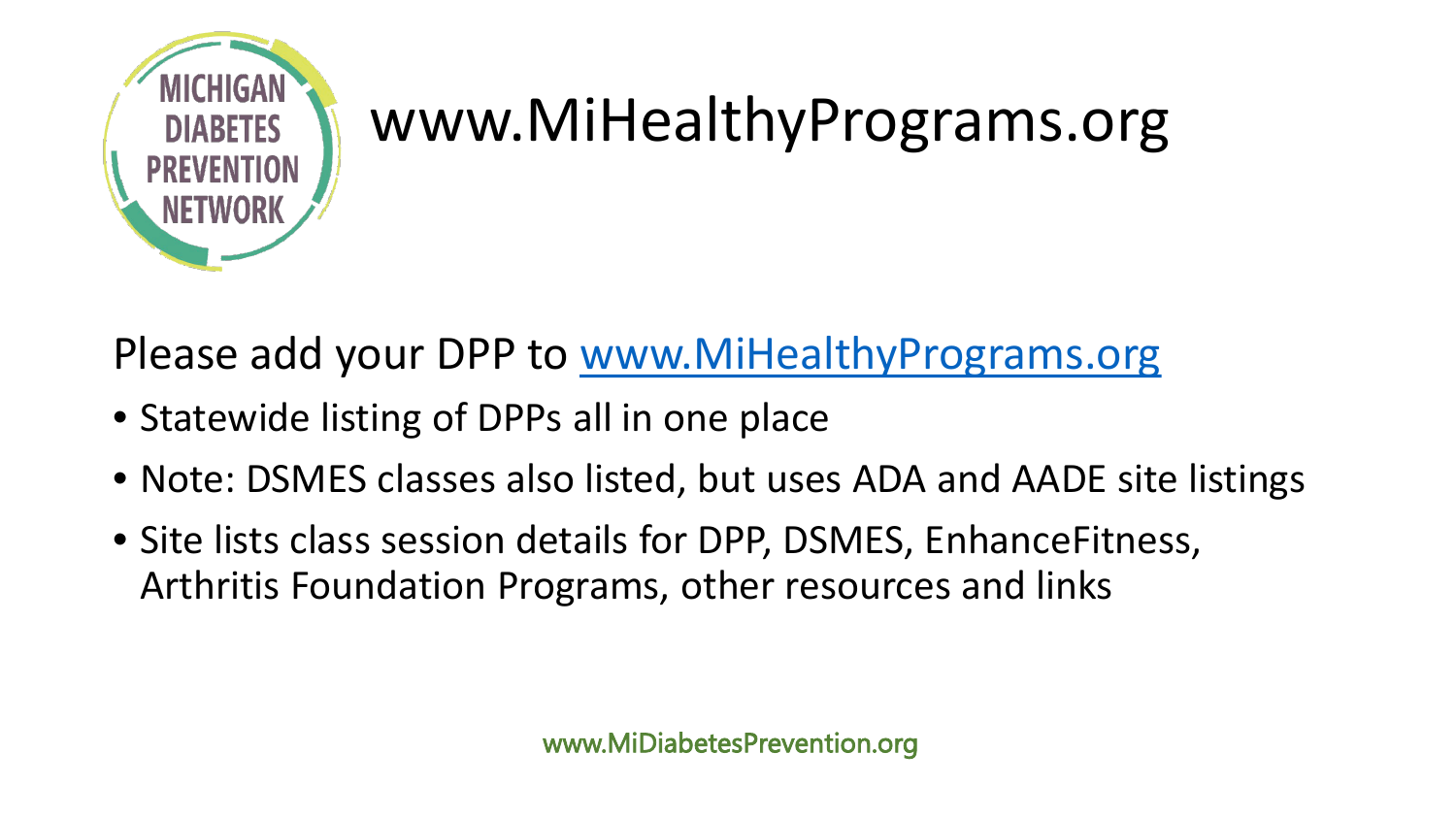

## Make DPN Work for You

- Evaluations
- What are we missing?
- What could we do better?
- Who are we missing from our group?
- How would you like to see technology used better?
	- Examples:
		- More functional remote meeting options
		- Use of interactive technology Sli.Do, live polling, etc.
		- Inviting tech-focused experts to speak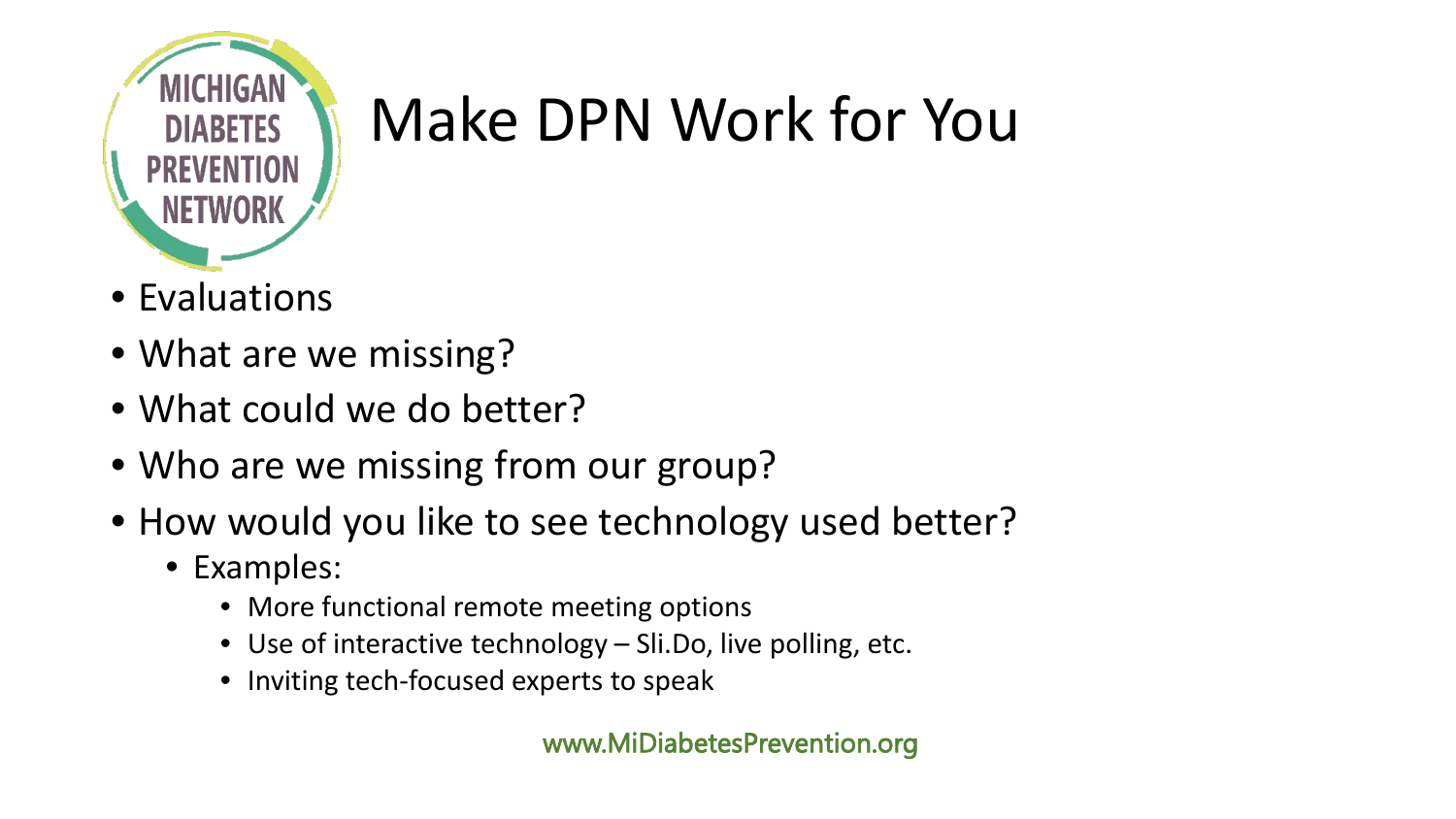

# Nadia Syed, MPH

ACCESS, Arab Community Center for Economic and Social Services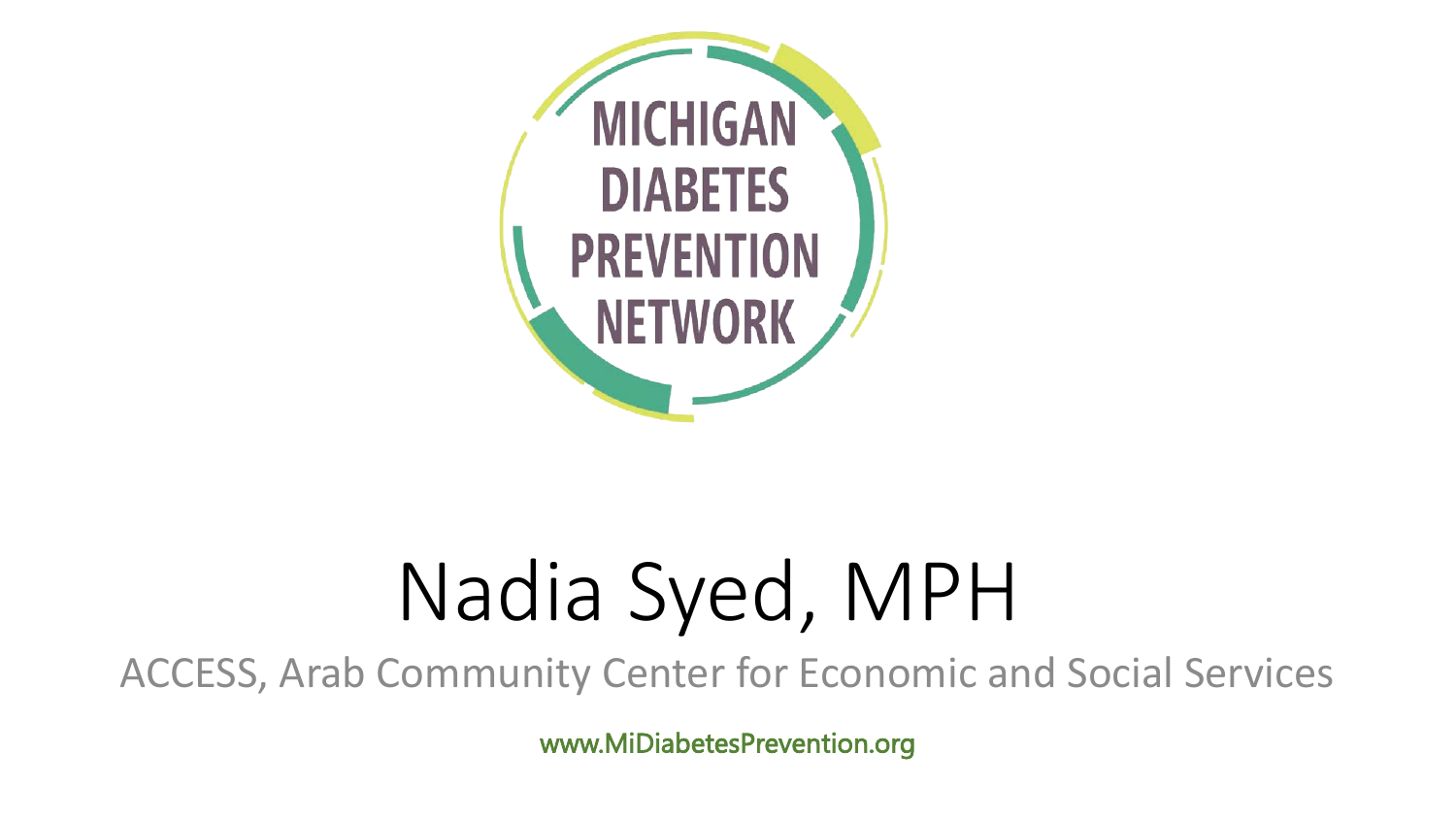

# Group Discussion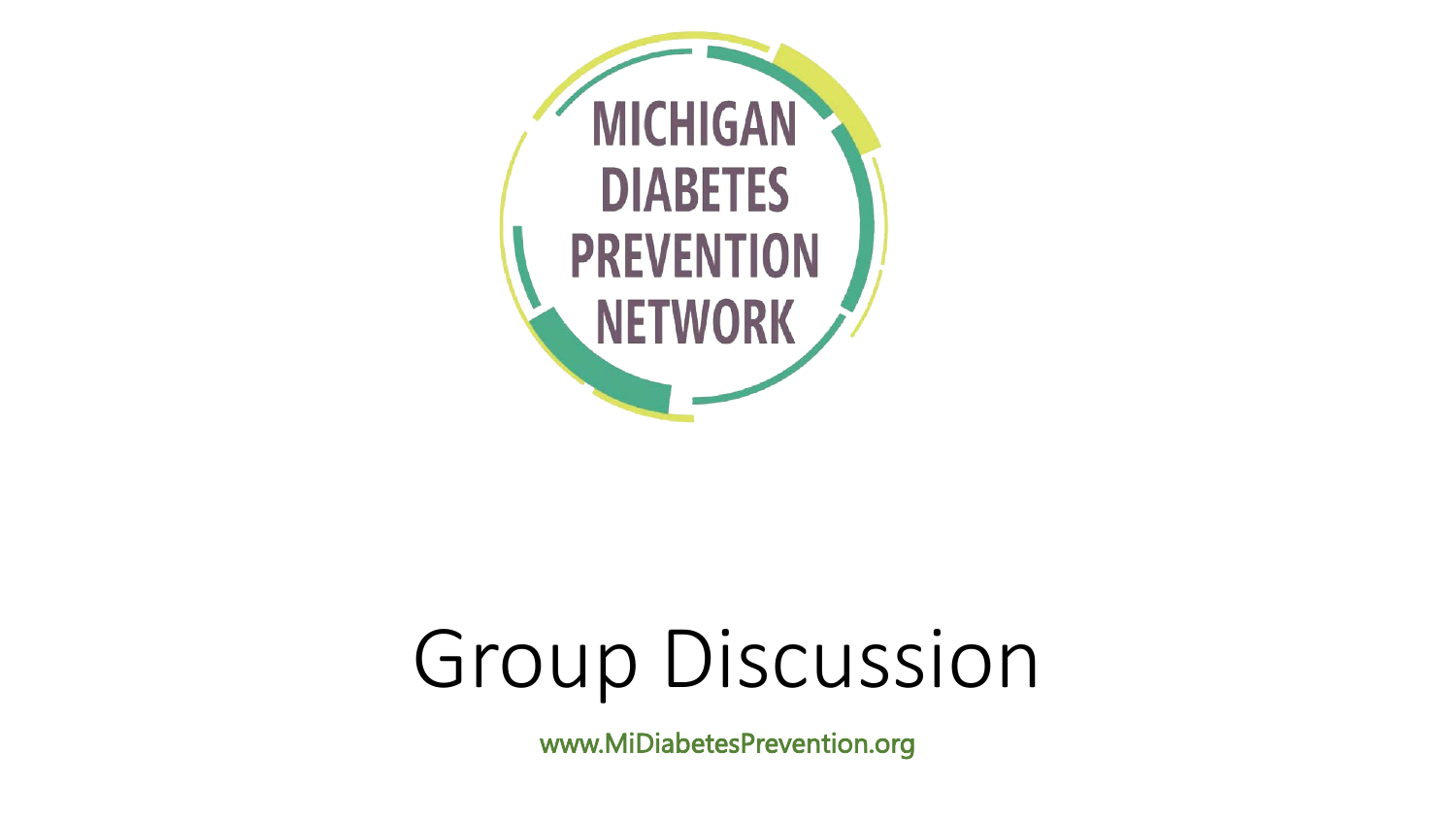

What is the best way for MDHHS to proactively contact "pending" DPP providers and provide support?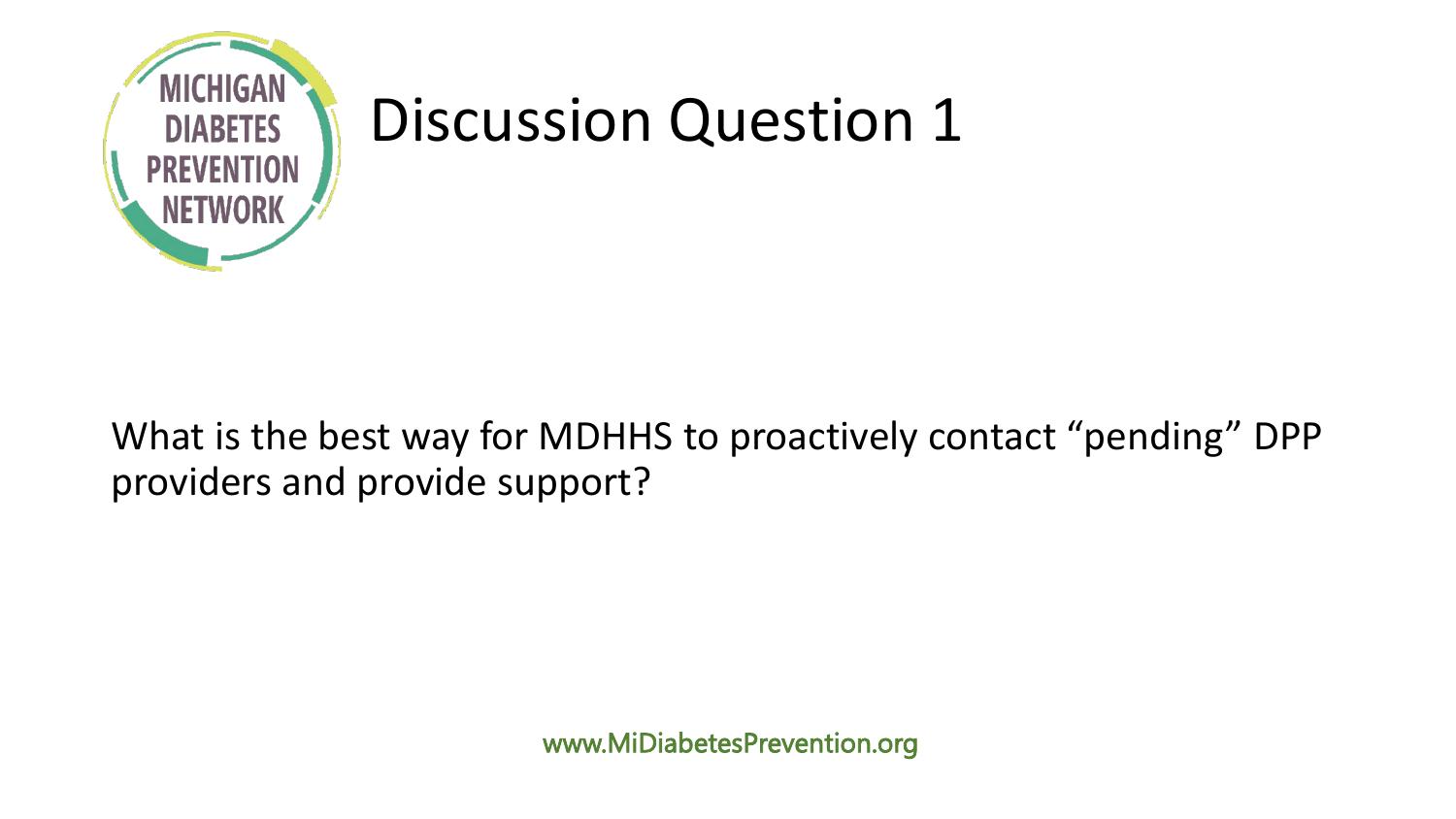

What is the best way for MDHHS to do exit surveys for DPP providers that lose recognition?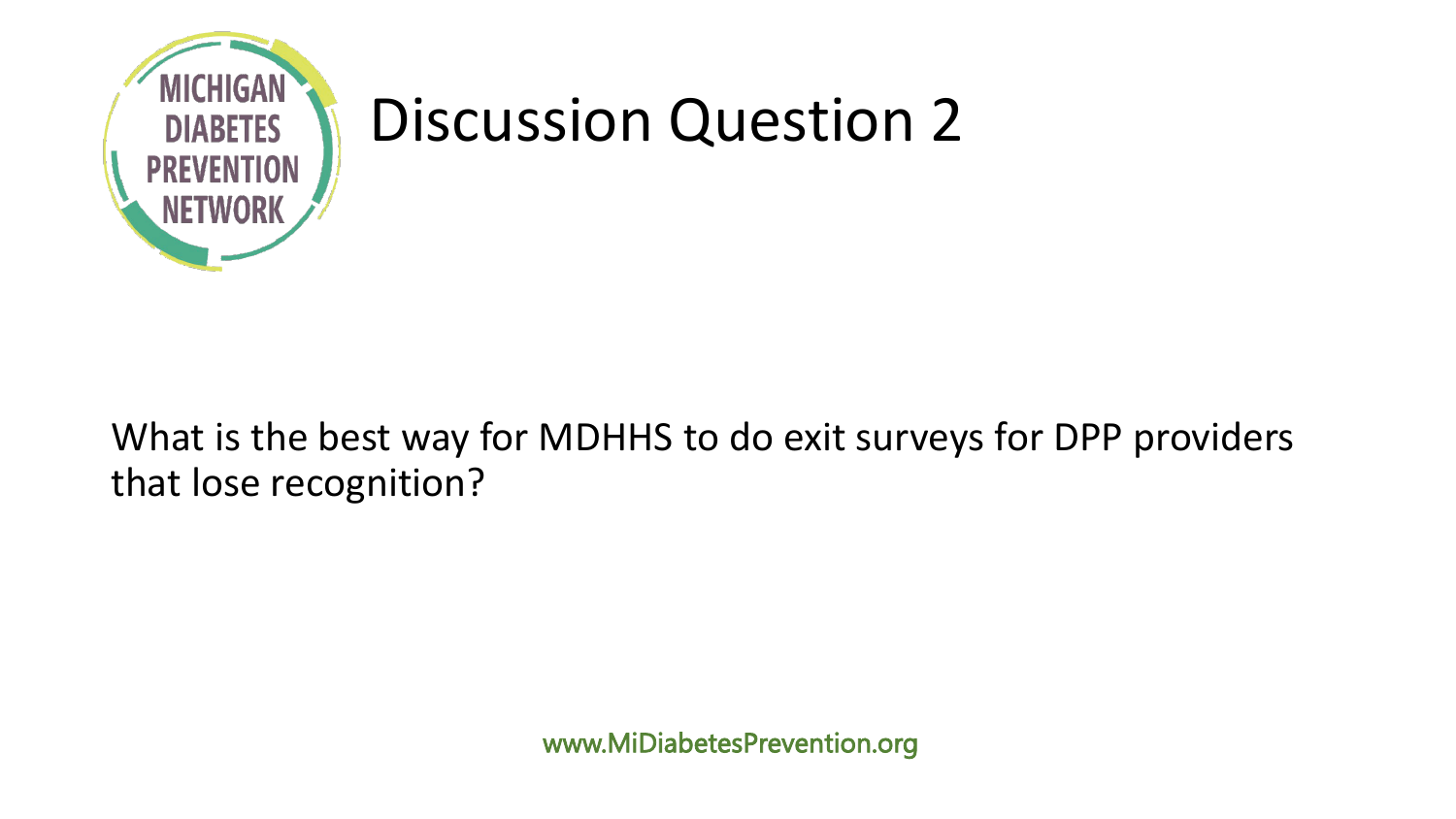

#### How to your doctor-DPP or doctor-CHW-DPP relationships work?

- Wins?
- Challenges?
- 1 thing you need to make the relationship better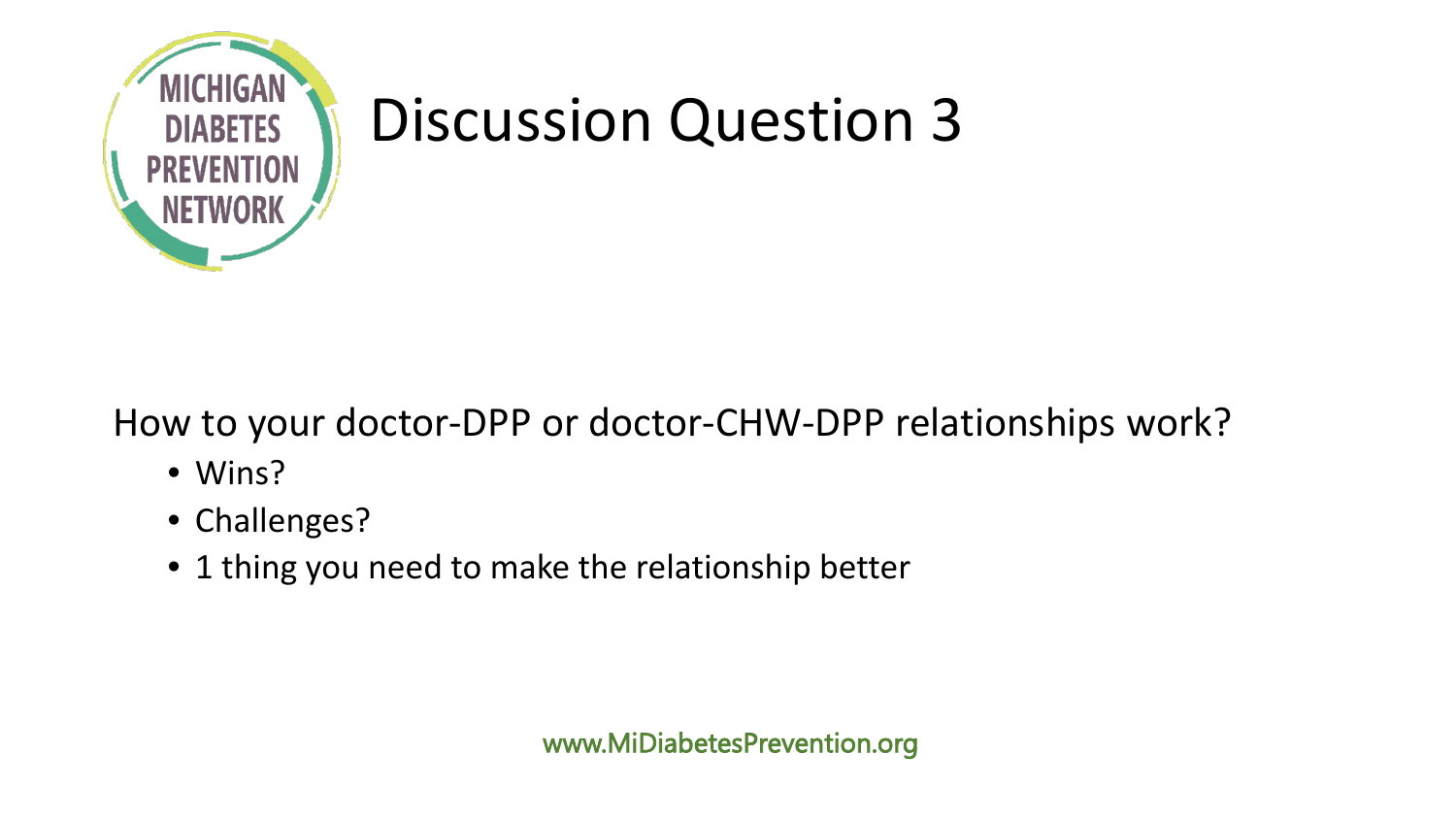

#### What is at least one "win" from your own screen, test, refer experience for diabetes prevention?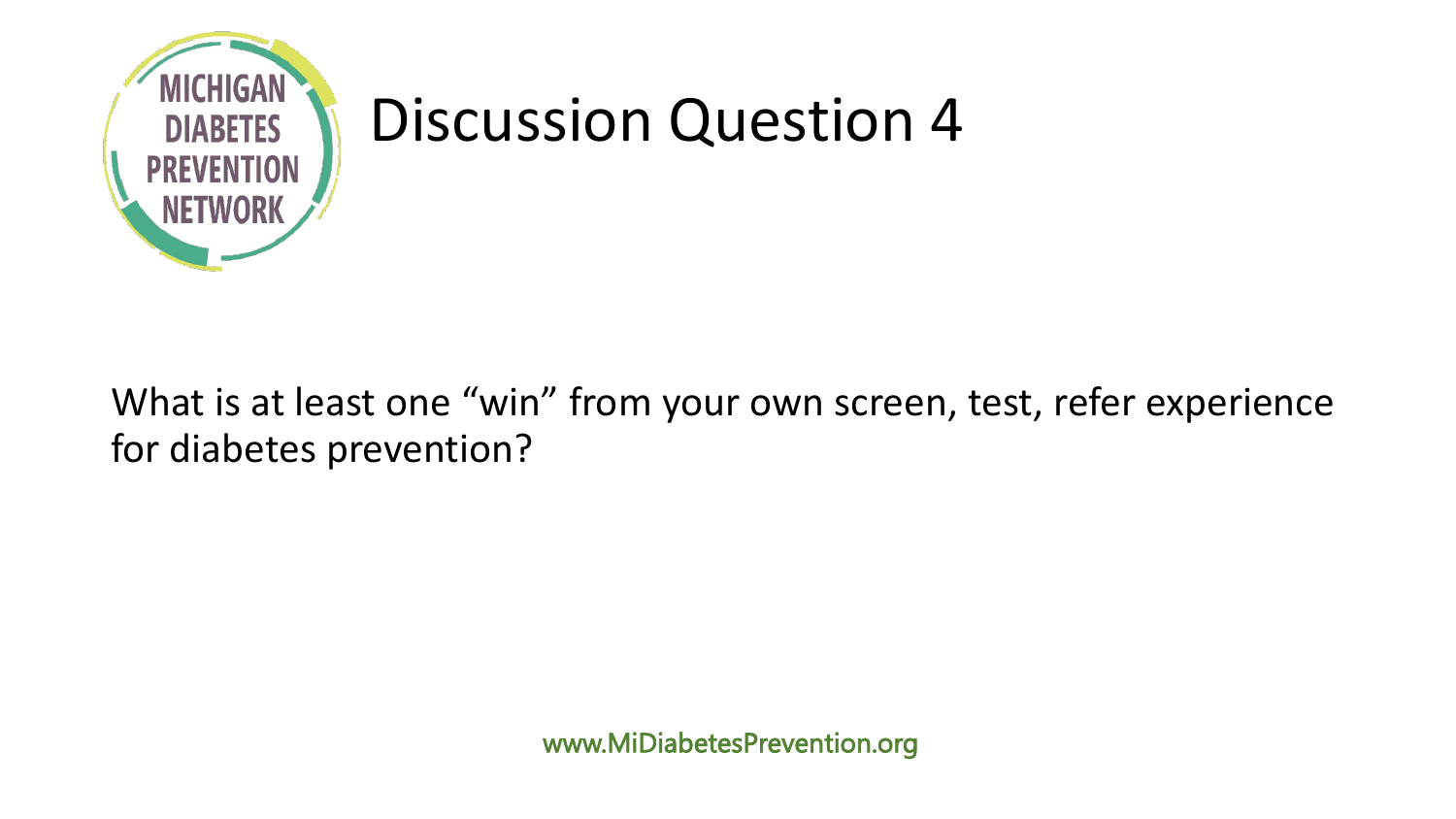

What are some of your top challenges or misses from your own screen, test, refer experiences for diabetes prevention?

What are some solutions? List at least 3.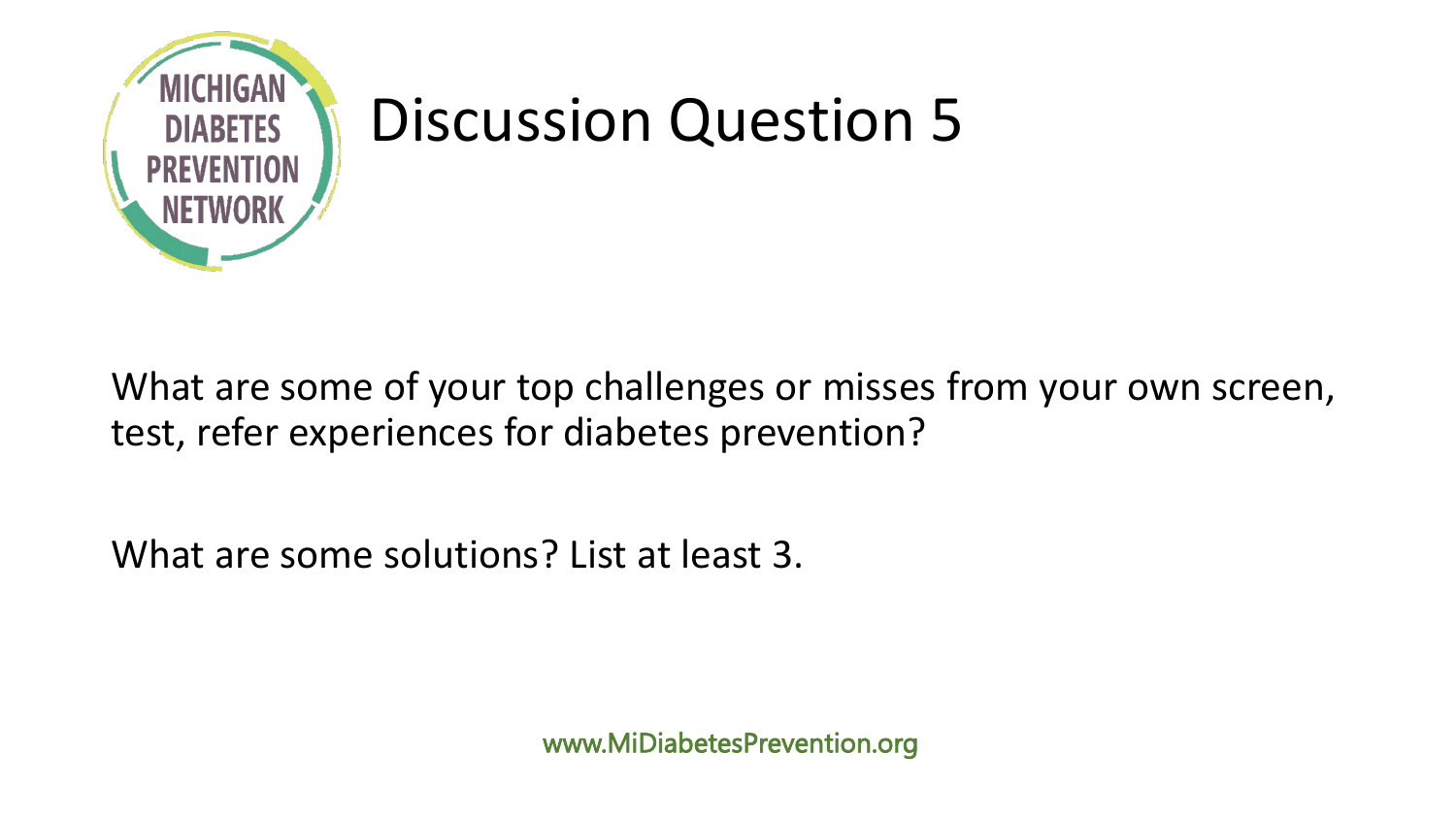

How can we find other key stakeholders to join DPN? Are there any individuals or groups you can think of that we are missing?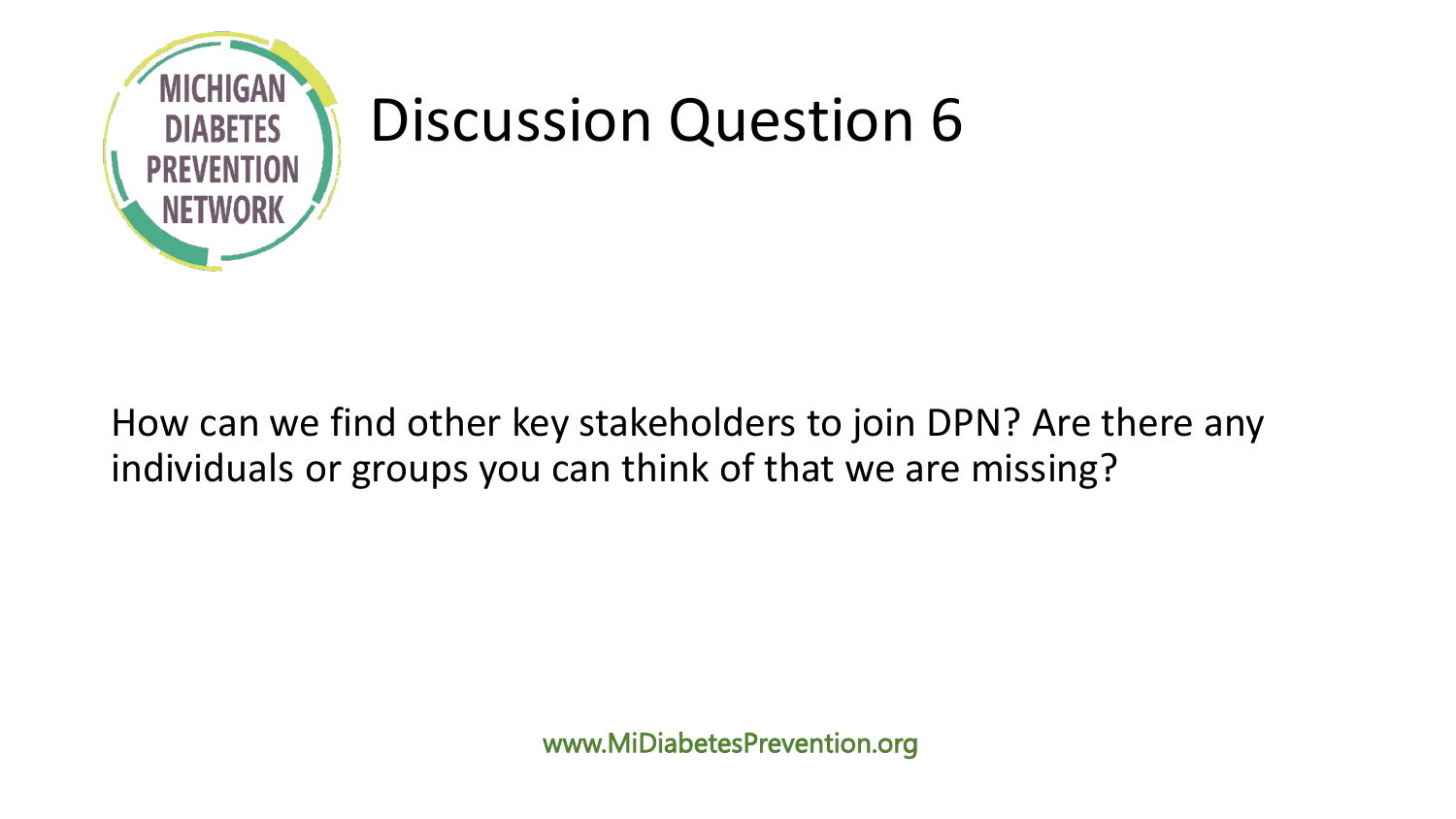

What questions should MDHHS ask when surveying about:

- Needs/values of employers and interest in DPP (to develop talking points/outreach to employer groups)?
- Current prediabetes screen, test, refer practices?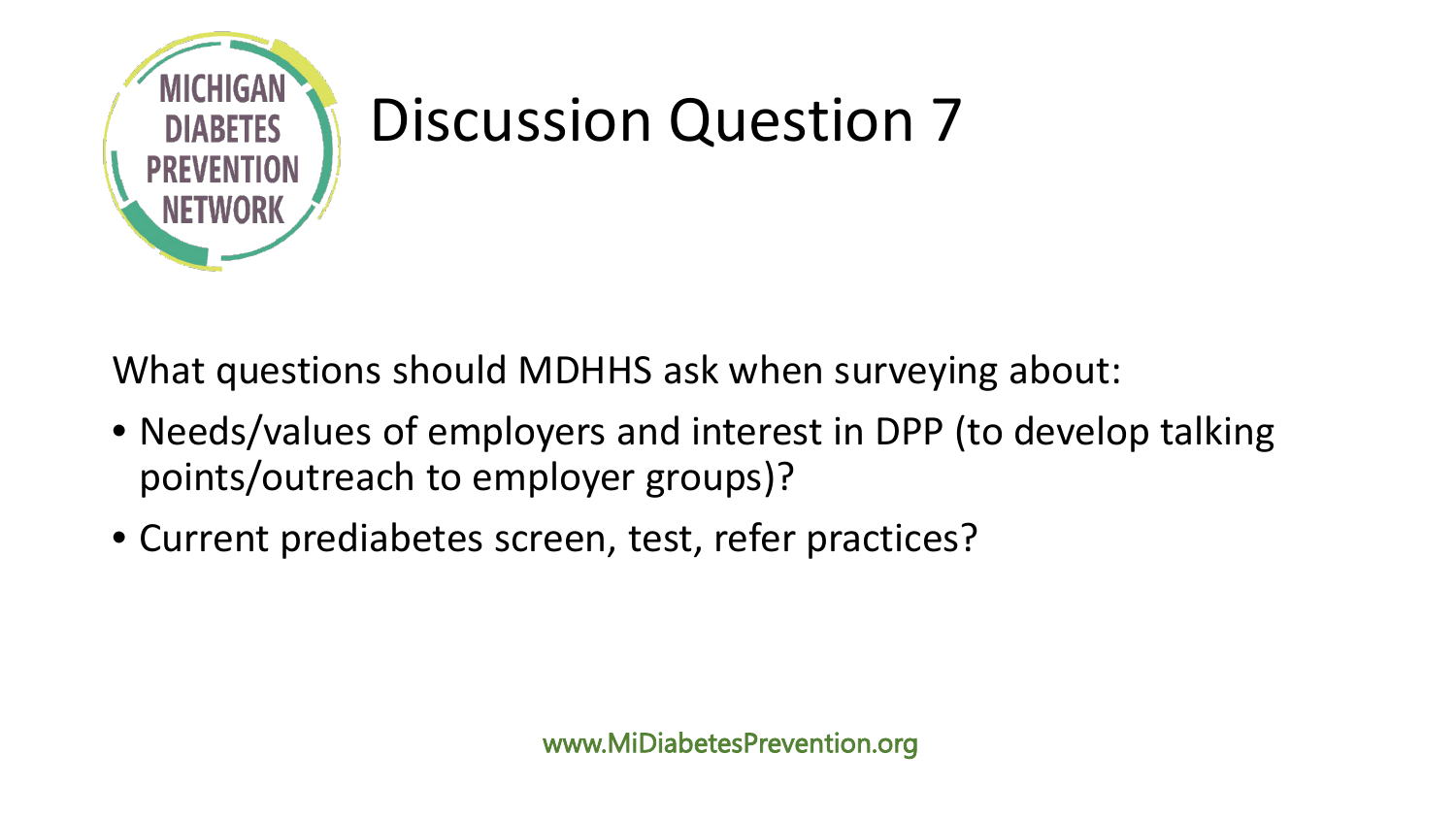

# Report Back